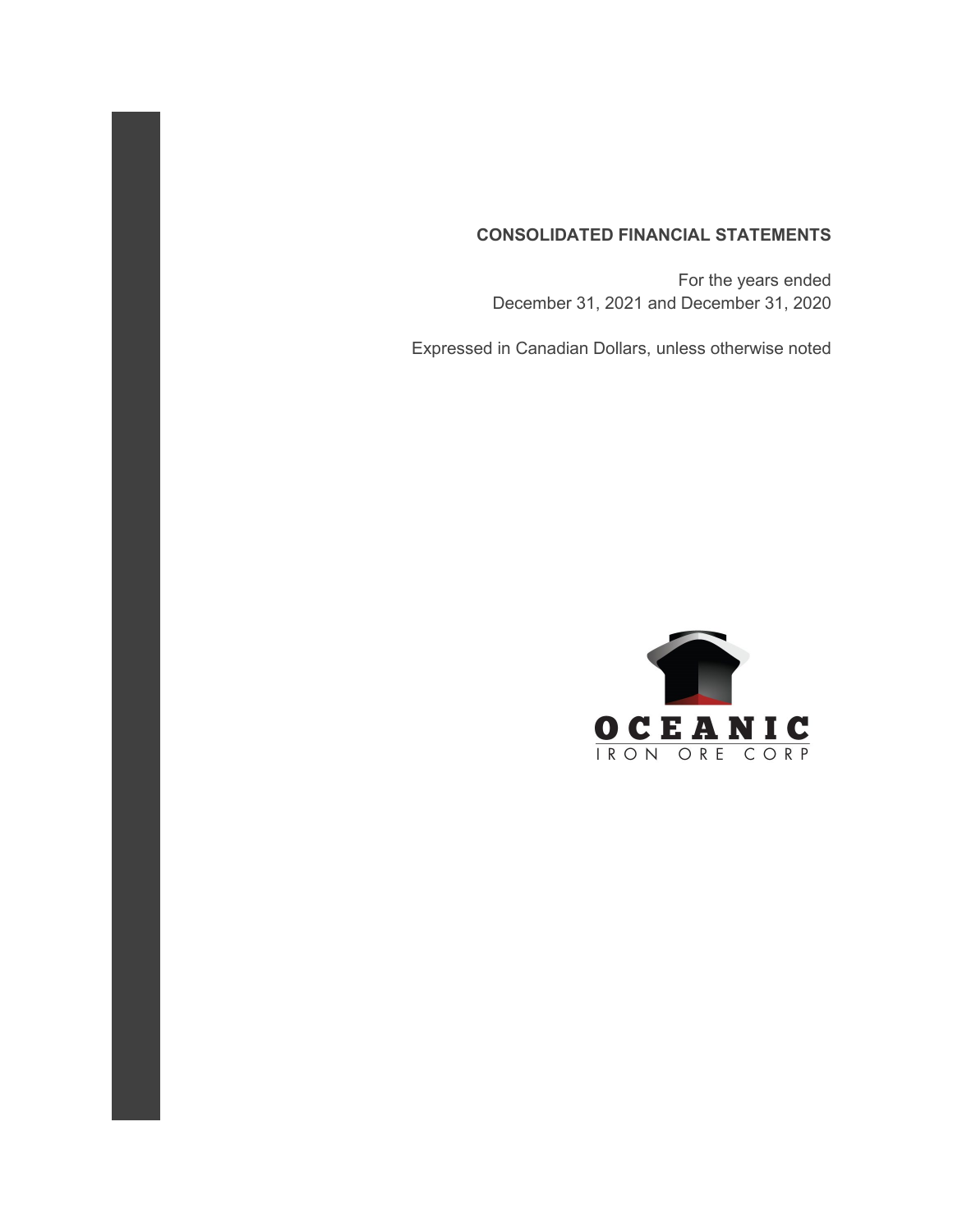

## Independent auditor's report

To the Shareholders of Oceanic Iron Ore Corp.

## **Our opinion**

In our opinion, the accompanying consolidated financial statements present fairly, in all material respects, the financial position of Oceanic Iron Ore Corp. and its subsidiary (together, the Company) as at December 31, 2021 and 2020, and its financial performance and its cash flows for the years then ended in accordance with International Financial Reporting Standards as issued by the International Accounting Standards Board (IFRS).

#### **What we have audited**

The Company's consolidated financial statements comprise:

- the consolidated statements of financial position as at December 31, 2021 and 2020;
- the consolidated statements of income (loss) and comprehensive income (loss) for the years then ended;
- the consolidated statements of changes in equity for the years then ended;
- the consolidated statements of cash flows for the years then ended; and
- the notes to the consolidated financial statements, which include significant accounting policies and other explanatory information.

## **Basis for opinion**

We conducted our audit in accordance with Canadian generally accepted auditing standards. Our responsibilities under those standards are further described in the *Auditor's responsibilities for the audit of the consolidated financial statements* section of our report.

We believe that the audit evidence we have obtained is sufficient and appropriate to provide a basis for our opinion.

#### **Independence**

We are independent of the Company in accordance with the ethical requirements that are relevant to our audit of the consolidated financial statements in Canada. We have fulfilled our other ethical responsibilities in accordance with these requirements.

PricewaterhouseCoopers LLP PricewaterhouseCoopers Place, 250 Howe Street, Suite 1400, Vancouver, British Columbia, Canada V6C 3S7 T: +1 604 806 7000, F: +1 604 806 7806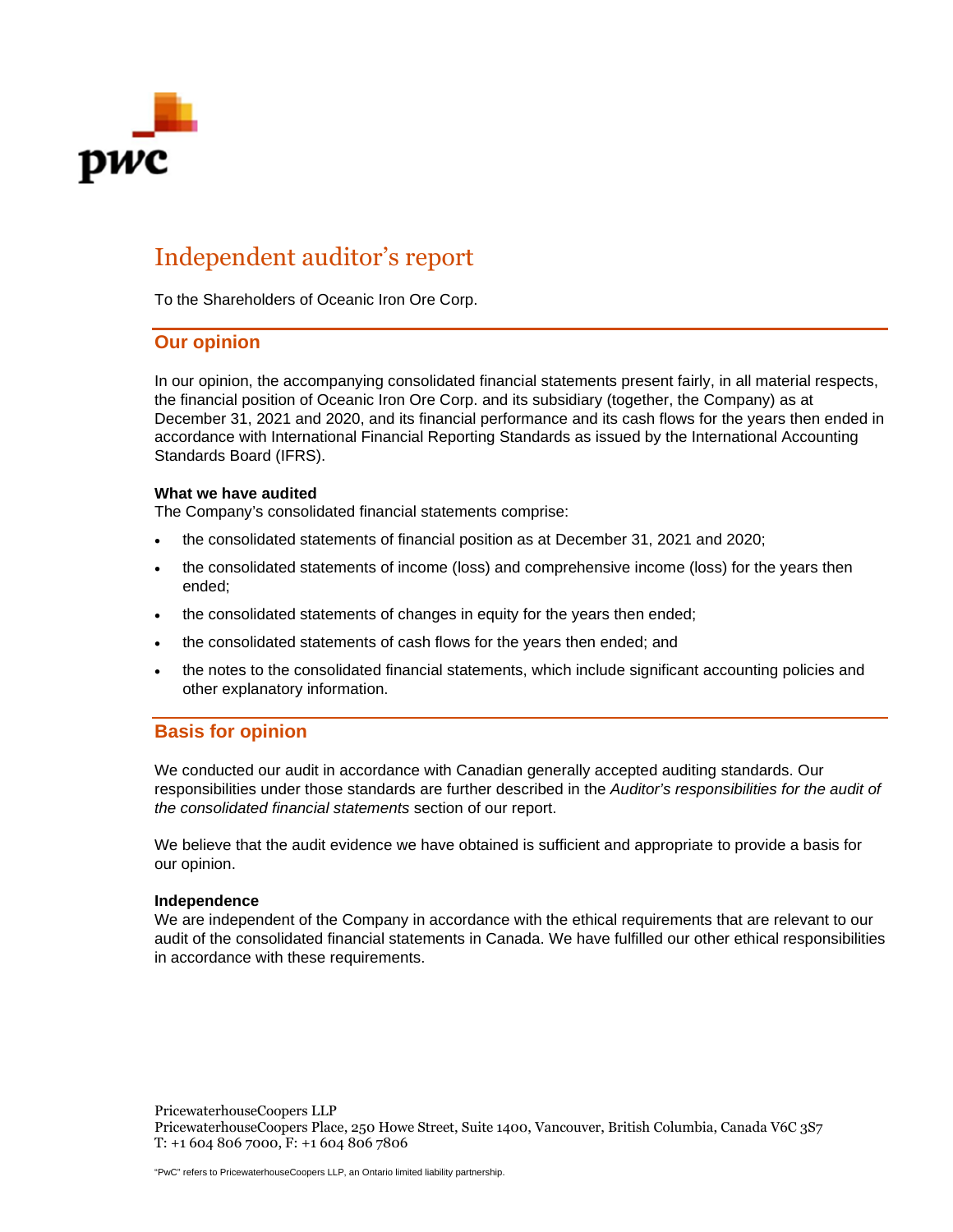

## **Material uncertainty related to going concern**

We draw attention to Note 1 in the consolidated financial statements, which describes events or conditions that indicate the existence of a material uncertainty that may cast significant doubt about the Company's ability to continue as a going concern. Our opinion is not modified in respect of this matter.

## **Other information**

Management is responsible for the other information. The other information comprises the Management's Discussion and Analysis.

Our opinion on the consolidated financial statements does not cover the other information and we do not express any form of assurance conclusion thereon.

In connection with our audit of the consolidated financial statements, our responsibility is to read the other information identified above and, in doing so, consider whether the other information is materially inconsistent with the consolidated financial statements or our knowledge obtained in the audit, or otherwise appears to be materially misstated.

If, based on the work we have performed, we conclude that there is a material misstatement of this other information, we are required to report that fact. We have nothing to report in this regard.

## **Responsibilities of management and those charged with governance for the consolidated financial statements**

Management is responsible for the preparation and fair presentation of the consolidated financial statements in accordance with IFRS, and for such internal control as management determines is necessary to enable the preparation of consolidated financial statements that are free from material misstatement, whether due to fraud or error.

In preparing the consolidated financial statements, management is responsible for assessing the Company's ability to continue as a going concern, disclosing, as applicable, matters related to going concern and using the going concern basis of accounting unless management either intends to liquidate the Company or to cease operations, or has no realistic alternative but to do so.

Those charged with governance are responsible for overseeing the Company's financial reporting process.

## **Auditor's responsibilities for the audit of the consolidated financial statements**

Our objectives are to obtain reasonable assurance about whether the consolidated financial statements as a whole are free from material misstatement, whether due to fraud or error, and to issue an auditor's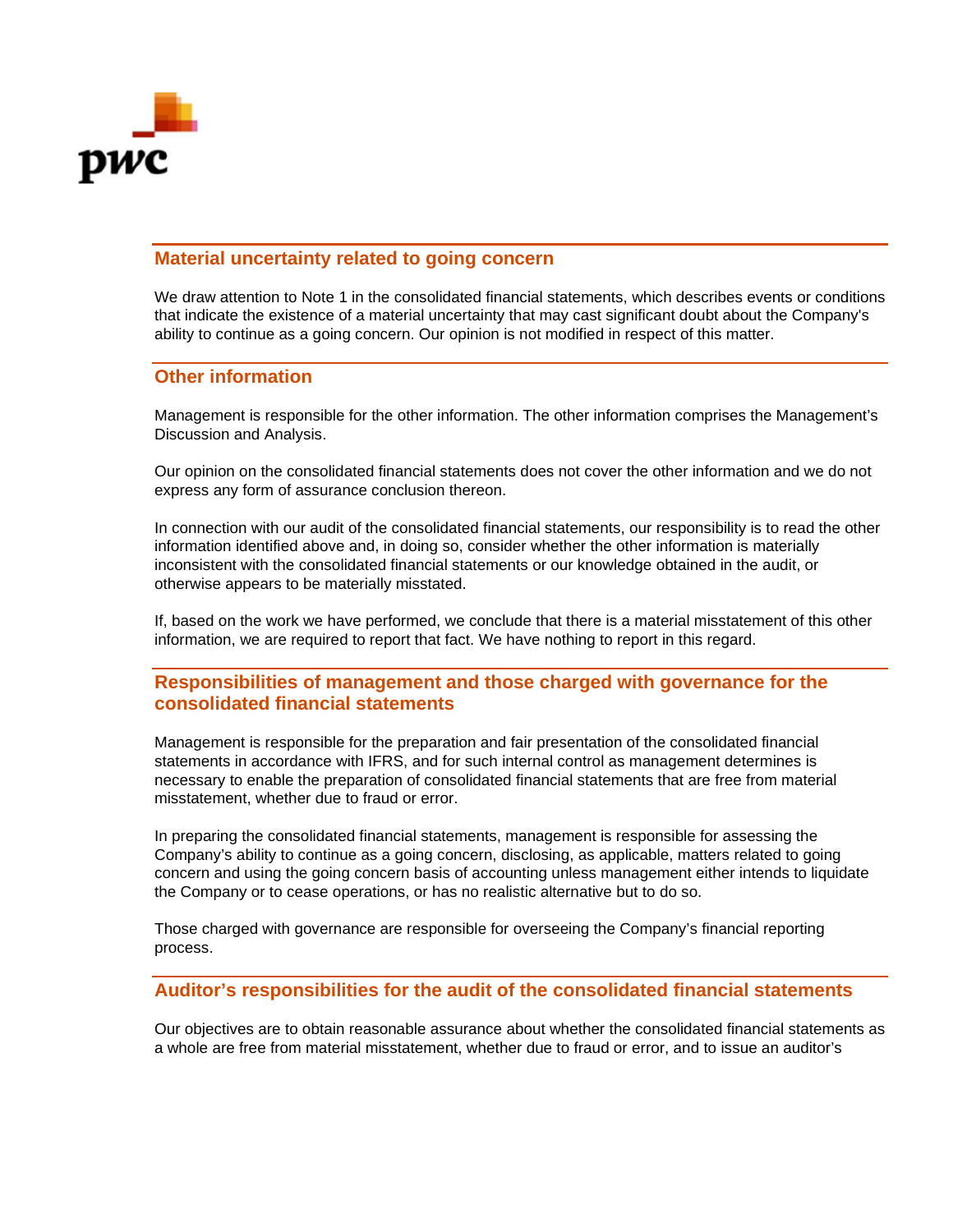

report that includes our opinion. Reasonable assurance is a high level of assurance, but is not a guarantee that an audit conducted in accordance with Canadian generally accepted auditing standards will always detect a material misstatement when it exists. Misstatements can arise from fraud or error and are considered material if, individually or in the aggregate, they could reasonably be expected to influence the economic decisions of users taken on the basis of these consolidated financial statements.

As part of an audit in accordance with Canadian generally accepted auditing standards, we exercise professional judgement and maintain professional skepticism throughout the audit. We also:

- Identify and assess the risks of material misstatement of the consolidated financial statements, whether due to fraud or error, design and perform audit procedures responsive to those risks, and obtain audit evidence that is sufficient and appropriate to provide a basis for our opinion. The risk of not detecting a material misstatement resulting from fraud is higher than for one resulting from error, as fraud may involve collusion, forgery, intentional omissions, misrepresentations, or the override of internal control.
- Obtain an understanding of internal control relevant to the audit in order to design audit procedures that are appropriate in the circumstances, but not for the purpose of expressing an opinion on the effectiveness of the Company's internal control.
- Evaluate the appropriateness of accounting policies used and the reasonableness of accounting estimates and related disclosures made by management.
- Conclude on the appropriateness of management's use of the going concern basis of accounting and, based on the audit evidence obtained, whether a material uncertainty exists related to events or conditions that may cast significant doubt on the Company's ability to continue as a going concern. If we conclude that a material uncertainty exists, we are required to draw attention in our auditor's report to the related disclosures in the consolidated financial statements or, if such disclosures are inadequate, to modify our opinion. Our conclusions are based on the audit evidence obtained up to the date of our auditor's report. However, future events or conditions may cause the Company to cease to continue as a going concern.
- Evaluate the overall presentation, structure and content of the consolidated financial statements, including the disclosures, and whether the consolidated financial statements represent the underlying transactions and events in a manner that achieves fair presentation.
- Obtain sufficient appropriate audit evidence regarding the financial information of the entities or business activities within the Company to express an opinion on the consolidated financial statements. We are responsible for the direction, supervision and performance of the group audit. We remain solely responsible for our audit opinion.

We communicate with those charged with governance regarding, among other matters, the planned scope and timing of the audit and significant audit findings, including any significant deficiencies in internal control that we identify during our audit.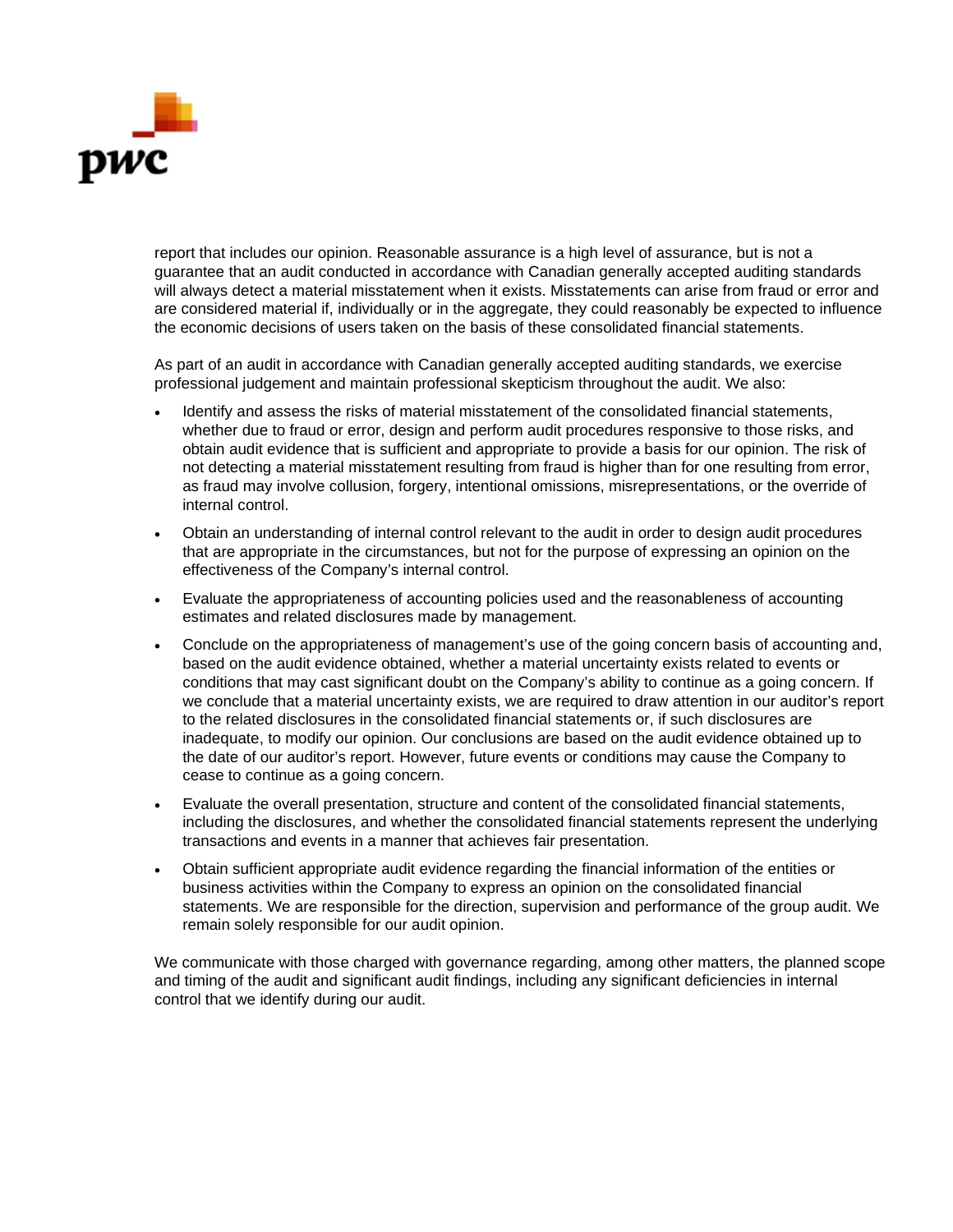

We also provide those charged with governance with a statement that we have complied with relevant ethical requirements regarding independence, and to communicate with them all relationships and other matters that may reasonably be thought to bear on our independence, and where applicable, related safeguards.

The engagement partner on the audit resulting in this independent auditor's report is Lana Kirk.

## **/s/PricewaterhouseCoopers LLP**

Chartered Professional Accountants

Vancouver, British Columbia April 26, 2022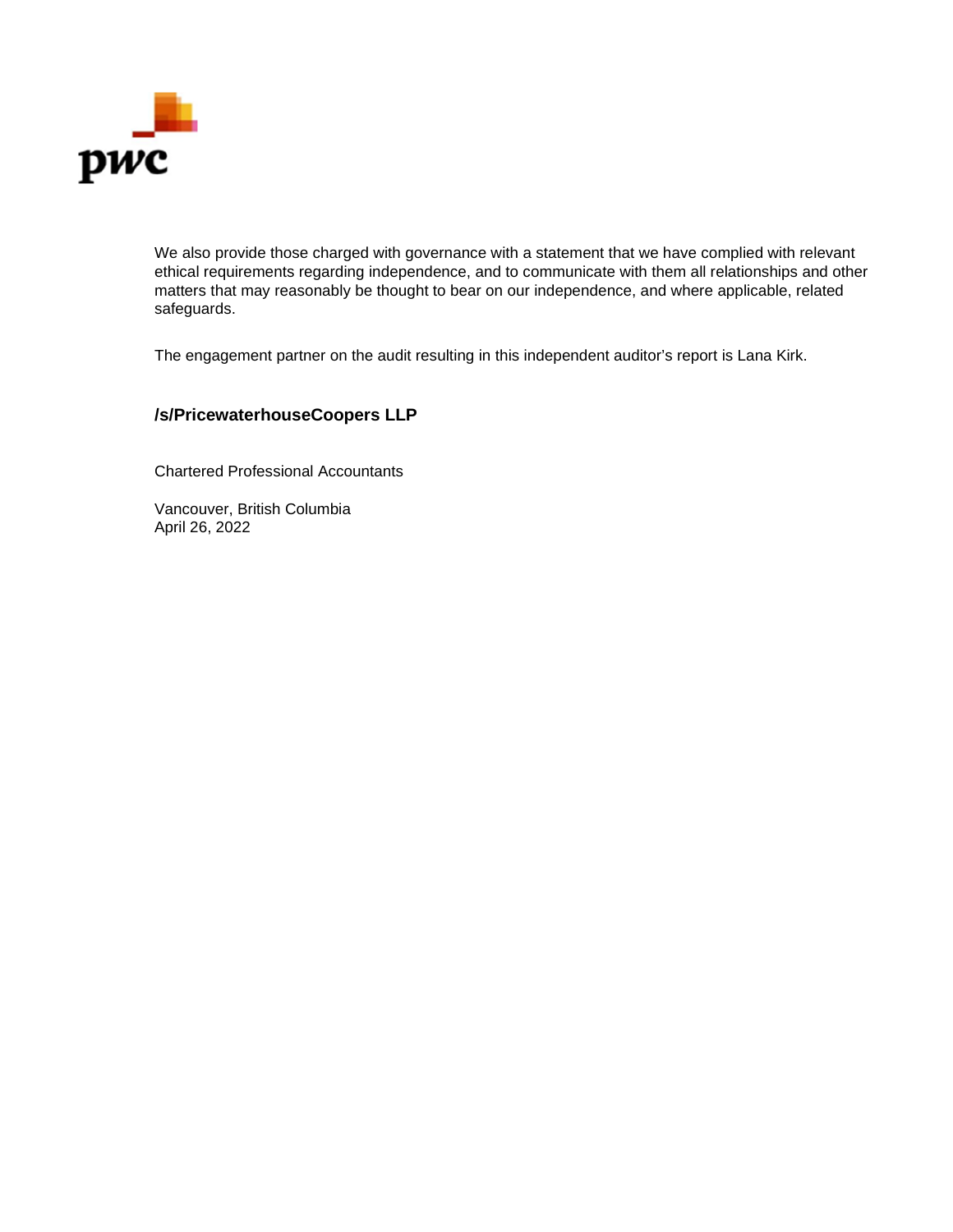Consolidated Statements of Financial Position

|                                                |              | As at             |    | As at             |
|------------------------------------------------|--------------|-------------------|----|-------------------|
|                                                | <b>Notes</b> | December 31, 2021 |    | December 31, 2020 |
|                                                |              |                   |    |                   |
| <b>Assets</b>                                  |              |                   |    |                   |
| <b>Current</b>                                 |              |                   |    |                   |
| Cash                                           |              | \$<br>293,162     | \$ | 46,632            |
| Receivables                                    |              | 3,753             |    | 2,762             |
| Prepaid expenses and deposits                  |              | 13,613            |    | 9,779             |
|                                                |              | 310,528           |    | 59,173            |
| Mineral properties                             | 4            | 43,910,645        |    | 43,605,303        |
| <b>Total assets</b>                            |              | \$<br>44,221,173  | \$ | 43,664,476        |
|                                                |              |                   |    |                   |
| <b>Liabilities</b>                             |              |                   |    |                   |
| <b>Current</b>                                 |              |                   |    |                   |
| Accounts payable and accrued liabilities       |              | \$<br>295,591     | S  | 348,541           |
| Due to related parties                         | 9            | 249,974           |    | 501,613           |
| Current portion of advance royalty payable     | 4            | 172,355           |    | 372,355           |
| Current portion of convertible debentures      | 5            | 1,164,238         |    |                   |
|                                                |              | 1,882,158         |    | 1,222,509         |
| Non-current portion of advance royalty payable | 4            | 423,220           |    | 425,537           |
| Convertible debentures                         | 5            | 1,940,759         |    | 5,548,487         |
| <b>Total liabilities</b>                       |              | 4,246,137         |    | 7,196,533         |
|                                                |              |                   |    |                   |
| <b>Shareholders' equity</b>                    |              |                   |    |                   |
| Share capital                                  | 6a,b,c       | 61,633,048        |    | 61,318,043        |
| <b>Reserves</b>                                | 6b, c, d     | 11,205,166        |    | 11,108,190        |
| Deficit                                        |              | (32, 863, 178)    |    | (35, 958, 290)    |
| <b>Total shareholders' equity</b>              |              | 39,975,036        |    | 36,467,943        |
| Total liabilities and shareholders equity      |              | \$<br>44,221,173  | \$ | 43,664,476        |
|                                                |              |                   |    |                   |
| Nature of operations and going concern         | 1            |                   |    |                   |
| Commitments                                    | 8            |                   |    |                   |
| Subsequent event                               | 12           |                   |    |                   |
| Approved by the Board:                         |              |                   |    |                   |
| " Steven Dean "                                |              | Director          |    |                   |
| " Gordon Keep "                                |              | Director          |    |                   |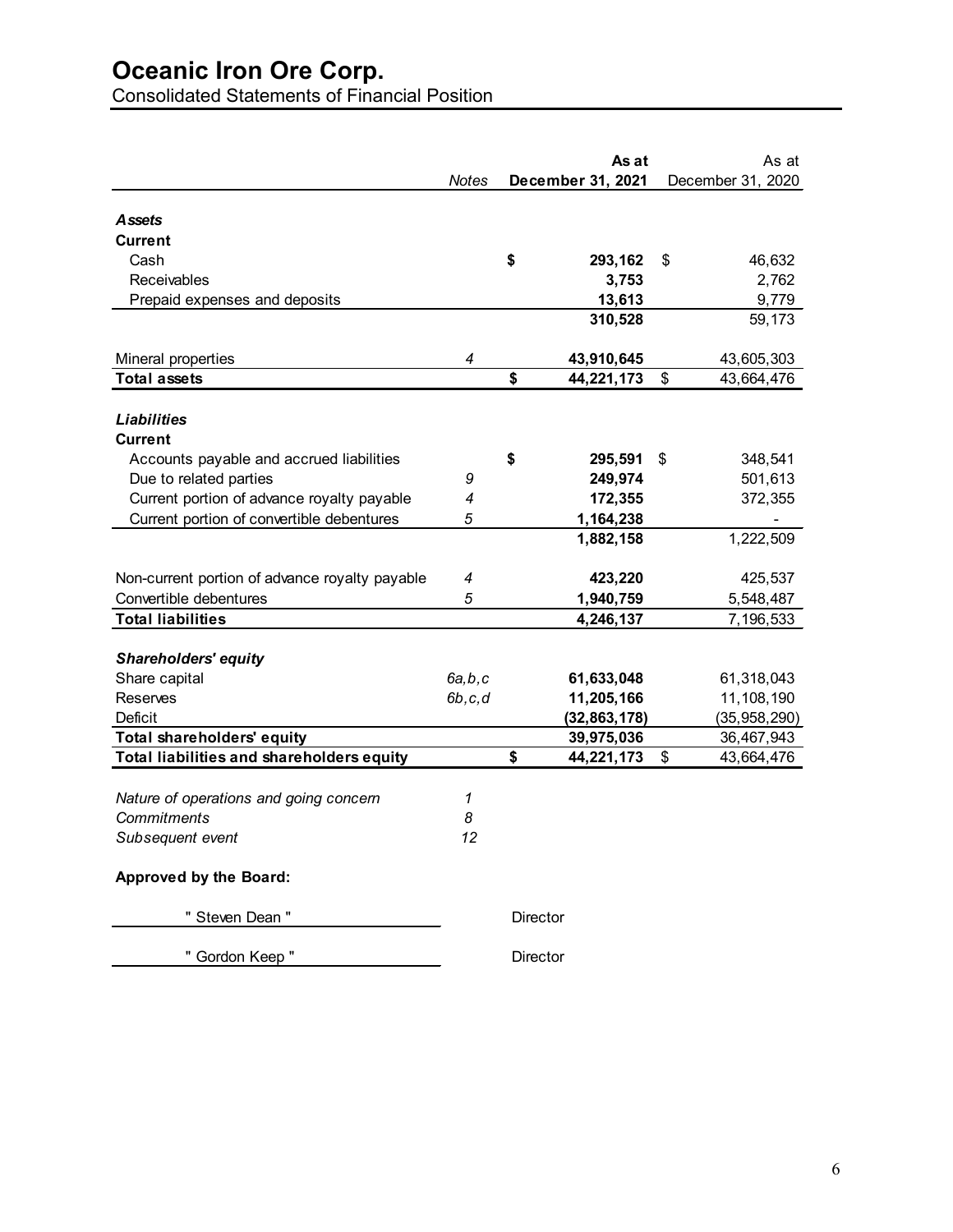Consolidated Statements of Income (Loss) and Comprehensive Income (Loss)

|                                                                |              | FY 2021         |     | FY 2020                             |
|----------------------------------------------------------------|--------------|-----------------|-----|-------------------------------------|
|                                                                |              | Year ended      |     | Year ended                          |
|                                                                | <b>Notes</b> |                 |     | December 31, 2021 December 31, 2020 |
| <b>Expenses</b>                                                |              |                 |     |                                     |
| Consulting and management fees                                 | 9            | \$<br>235,000   | \$  | 235,000                             |
| Directors' fees                                                | 9            | 30.000          |     | 34,000                              |
| License and insurance                                          |              | 31,932          |     | 25,768                              |
| Office and general                                             |              | 19,937          |     | 27,585                              |
| Professional fees expense                                      |              | 88,527          |     | 41,705                              |
| Rent                                                           |              | 10,162          |     | 11,223                              |
| Share-based compensation                                       | 6b, c        | 109,601         |     | 313,707                             |
| Transfer agent and regulatory                                  |              | 25,358          |     | 19,768                              |
| Wages and benefits                                             | 9            | 74,035          |     | 69,729                              |
| Loss from operations                                           |              | (624, 552)      |     | (778,485)                           |
| Other income (expenses)                                        |              |                 |     |                                     |
| Gain (loss) on non-cash derivative liabilities                 | 5            | 4,080,126       |     | (3,573,688)                         |
| Convertible debenture accretion expense                        | 5            | (360, 463)      |     | (228, 327)                          |
| Net income (loss) and comprehensive income (loss) for the year |              | \$<br>3,095,112 | -\$ | (4,580,500)                         |
| Earnings (loss) per common share                               |              |                 |     |                                     |
| Basic                                                          |              | \$<br>0.03      | \$  | (0.05)                              |
| <b>Diluted</b>                                                 |              | \$<br>0.02      | \$  | (0.05)                              |
| Weighted average number of common shares outstanding           |              |                 |     |                                     |
| Basic                                                          |              | 94,281,224      |     | 92,761,760                          |
| <b>Diluted</b>                                                 |              | 127,675,647     |     | 92,761,760                          |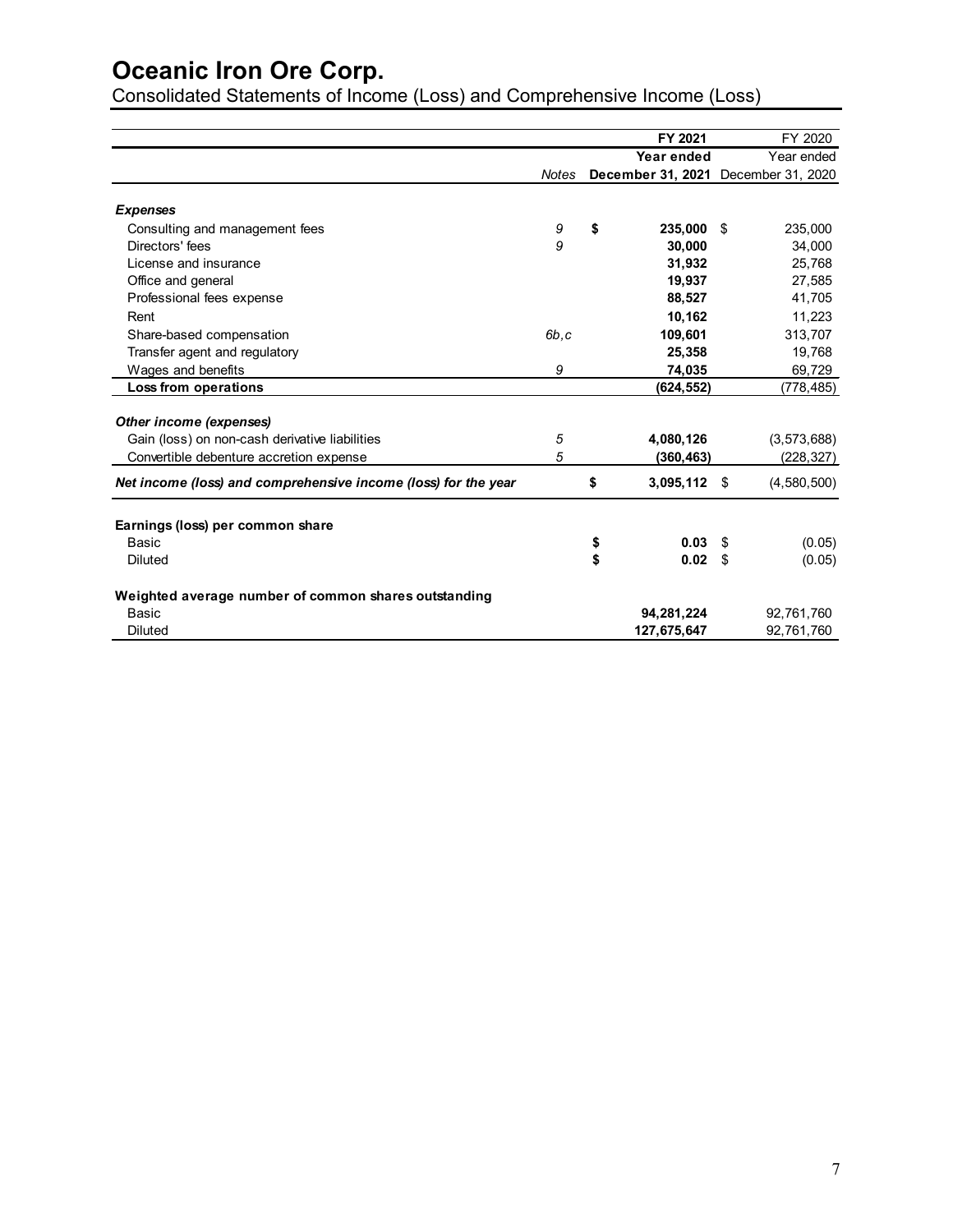| Consolidated Statements of Changes in Equity   |
|------------------------------------------------|
| For the years ended December 31, 2021 and 2020 |

|                                                 | <b>Notes</b> | <b>Shares</b> | Share capital | <b>Reserves</b> | <b>Deficit</b>           | Total equity |
|-------------------------------------------------|--------------|---------------|---------------|-----------------|--------------------------|--------------|
| Balance - January 1, 2021                       |              | 93,867,068    | 61,318,043    | 11,108,190 \$   | $(35,958,290)$ \$        | 36,467,943   |
| Share-based payments - stock options            | 6с           |               |               | 109.601         | $\overline{\phantom{0}}$ | 109.601      |
| Shares issued on settled restricted share units | 6b           | 93.999        | 8,460         | (8,460)         | $\overline{\phantom{0}}$ |              |
| Exercise of stock options                       | 6с           | 11.900        | 6.545         | (4, 165)        | $\overline{\phantom{0}}$ | 2.380        |
| Settlement of advance royalty payment           | 4b           | 2,700,000     | 300,000       | -               | $\overline{\phantom{0}}$ | 300,000      |
| Net income for the year                         |              |               |               |                 | 3.095.112                | 3,095,112    |
| Balance - December 31, 2021                     |              | 96.672.967    | 61,633,048    | 11,205,166      | $(32,863,178)$ \$        | 39,975,036   |

|                                                 |    | <b>Shares</b> | Share capital | <b>Reserves</b> | <b>Deficit</b>      | <b>Total equity</b> |
|-------------------------------------------------|----|---------------|---------------|-----------------|---------------------|---------------------|
| Balance - January 1, 2020                       |    | 92,555,849    | 61,101,843    | 10,810,683      | $(31, 377, 790)$ \$ | 40,534,736          |
| Share-based payments - stock options            | 6с |               | ۰             | 310.536         |                     | 310.536             |
| Share-based payments - restricted share units   | 6b |               |               | 3.171           |                     | 3,171               |
| Shares issued on settled restricted share units | 6b | 179.998       | 16.200        | (16, 200)       |                     |                     |
| Settlement of advance royalty payment           |    | 1,131,221     | 200,000       | -               |                     | 200.000             |
| Net loss for the year                           |    |               |               |                 | (4,580,500)         | (4,580,500)         |
| Balance - December 31, 2020                     |    | 93,867,068    | 61.318.043    | 11.108.190      | $(35,958,290)$ \$   | 36,467,943          |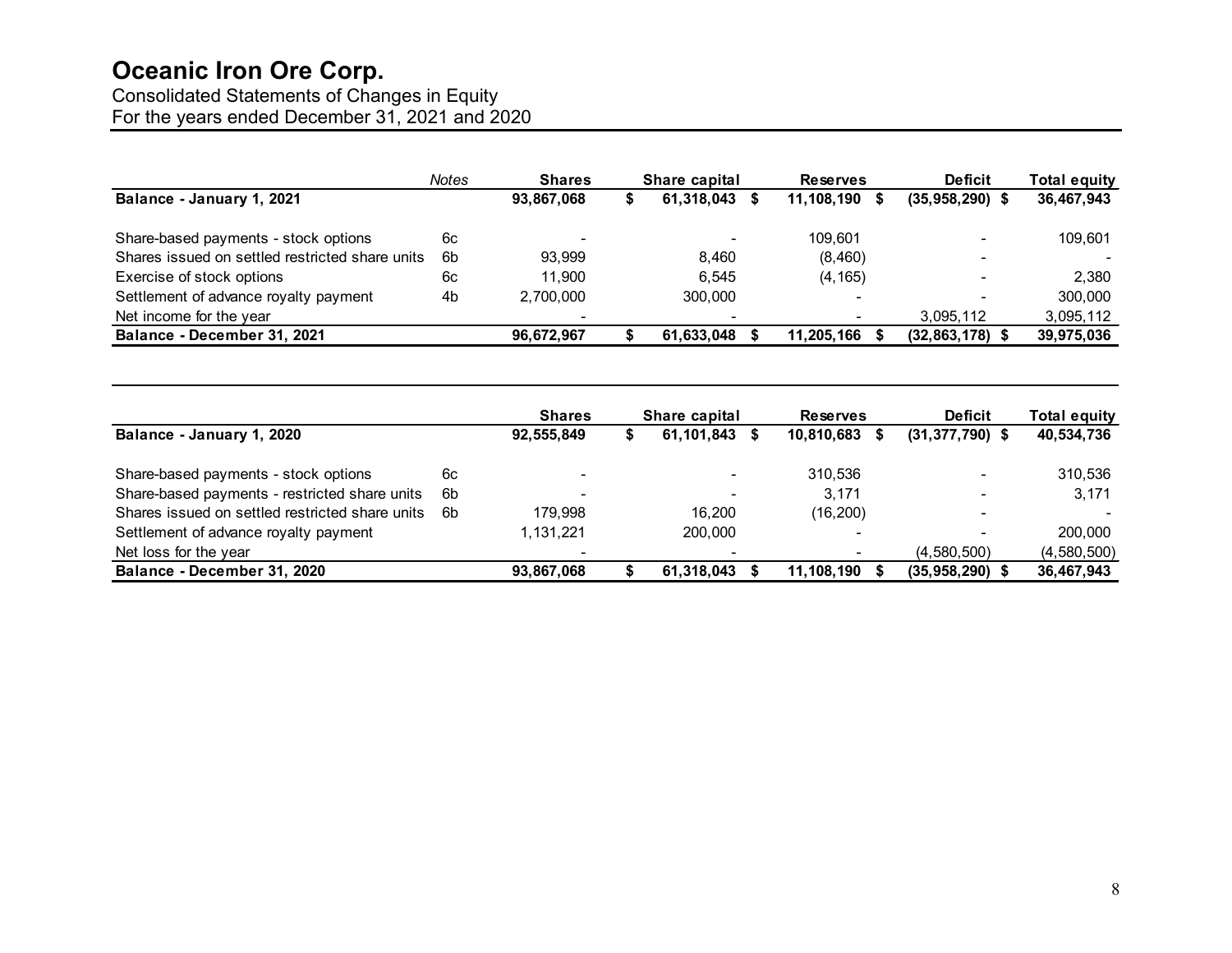## Consolidated Statements of Cash Flows For the years ended December 31, 2021 and 2020

|                                                                                                      |        | Year ended             | Year ended        |
|------------------------------------------------------------------------------------------------------|--------|------------------------|-------------------|
|                                                                                                      | Notes  | December 31, 2021      | December 31, 2020 |
| <b>Operating activities</b>                                                                          |        | \$<br>$3,095,112$ \$   | (4,580,500)       |
| Net income (loss) for the year                                                                       |        |                        |                   |
| Adjustments for:                                                                                     | 6b, c  | 109,601                | 313,707           |
| Share-based payments                                                                                 |        |                        | 3,573,688         |
| (Gain) loss on convertible debenture derivative liability<br>Convertible debenture accretion expense | 5<br>5 | (4,080,126)<br>360,463 | 228,327           |
|                                                                                                      |        |                        |                   |
| Net changes in non-cash working capital balances:                                                    |        |                        |                   |
| Prepaid expenses and deposits                                                                        |        | (3,834)                | (3,878)           |
| Receivables                                                                                          |        | (867)                  | 16,476            |
| Accounts payable and accrued liabilities                                                             |        | (45, 826)              | 81,143            |
| Due to related parties                                                                               |        | (251, 639)             | 220,803           |
| Cash used in operating activities                                                                    |        | \$<br>(817,116)        | \$<br>(150, 234)  |
| <b>Investing activities</b>                                                                          |        |                        |                   |
| Mineral property expenditures                                                                        | 4b     | (114,907)              | (90, 134)         |
| Cash used in investing activities                                                                    |        | (114,907)              | (90, 134)         |
| <b>Financing activities</b>                                                                          |        |                        |                   |
| Exercise of stock options                                                                            | 6с     | 2,380                  |                   |
| Interest paid on convertible debenture                                                               | 5      | (243,061)              | (135, 788)        |
| Proceeds from convertible debenture                                                                  | 5      | 1,557,548              |                   |
| Convertible debenture transaction costs                                                              | 5      | (38, 314)              |                   |
| Settlement of advance royalty payable                                                                |        | (100, 000)             |                   |
| Cash provided by (used in) financing activities                                                      |        | 1,178,553              | (135, 788)        |
| Change in cash                                                                                       |        | 246,530                | (376, 156)        |
|                                                                                                      |        |                        |                   |
| Cash, beginning of year                                                                              |        | 46,632                 | 422,788           |
| Cash, end of year                                                                                    |        | \$<br>293,162          | \$<br>46,632      |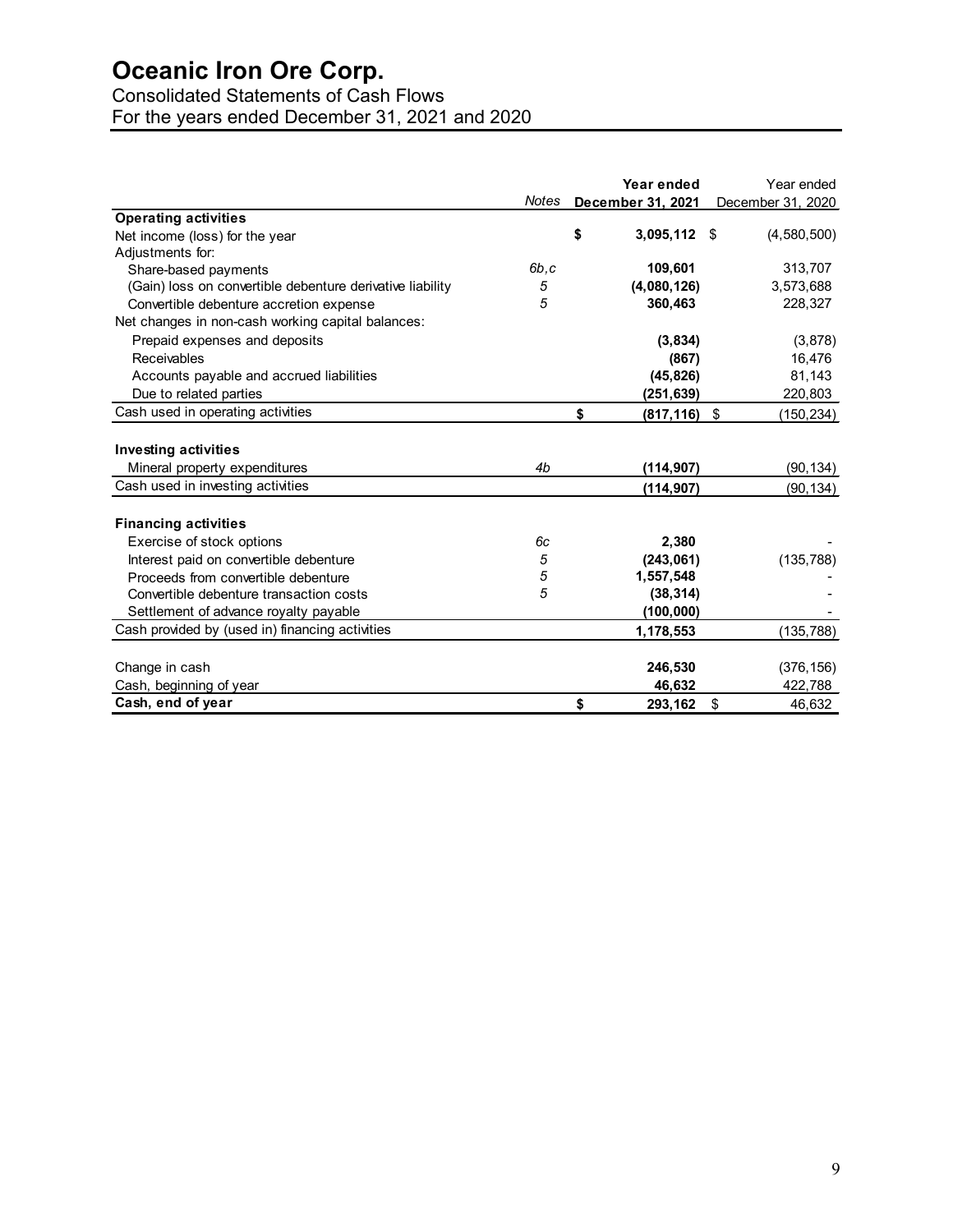### **1. NATURE OF OPERATIONS AND GOING CONCERN**

Oceanic Iron Ore Corp. ("Oceanic" or the "Company") is an exploration-stage company engaged in the acquisition and exploration of iron ore properties in Québec, Canada. The Company was incorporated on March 8, 1986 under the British Columbia Business Corporations Act. The Company maintains its head office at 595 Burrard Street, Suite 3083, Vancouver, British Columbia. The Company's registered/records office is located at 1500 – 1055 West Georgia Street, Vancouver, British Columbia. Its common shares are traded on the TSX Venture Exchange under the symbol "FEO".

The Company acquired a 100% interest in certain mining claims (the "Property") located near Ungava Bay, Québec, Canada, in November 2010. The Company is currently conducting exploration activities on the Property. The Property comprises three project areas: Hopes Advance (also referred to as the "Hopes Advance Project" throughout), Morgan Lake and Roberts Lake, which cover over 35,999 hectares of iron formation and are located within 20 – 50 km of tidewater.

While these financial statements have been prepared on the basis that the Company will continue as a going concern, which contemplates the realization of assets and settlement of liabilities in the normal course of business as they come due, certain conditions and events result in a material uncertainty casting significant doubt on the validity of this assumption. For the year ended December 31, 2021, the Company had an accumulated deficit of \$32,863,178 and a working capital deficit of \$1,571,630. While the Company has completed a non-brokered private placement in the amount of \$1,557,548 during the year ended December 31, 2021, the Company will need to raise additional funds in order to meet its current obligations and to finance ongoing exploration, development and administrative expenses over the coming 12 months. The Company continues to pursue a number of options to improve its financial capacity, including securing a strategic partner to further advance the Hopes Advance Project, and obtaining cash flow through other forms of financing. The success of raising such funds cannot be assured.

These financial statements do not reflect the adjustments to the carrying values of assets and liabilities and the reported expenses and statement of financial position classifications that would be necessary were the going concern assumption deemed to be inappropriate, and these adjustments could be material.

### **2. BASIS OF PRESENTATION**

These financial statements have been prepared in accordance with International Financial Reporting Standards ("IFRS") as issued by the International Accounting Standards Board. The accounting policies followed in these consolidated financial statements have been consistently applied in all periods presented. These consolidated financial statements include the accounts of the Company and its inactive subsidiary incorporated in Canada.

These financial statements were approved by the board of directors on April 26, 2022.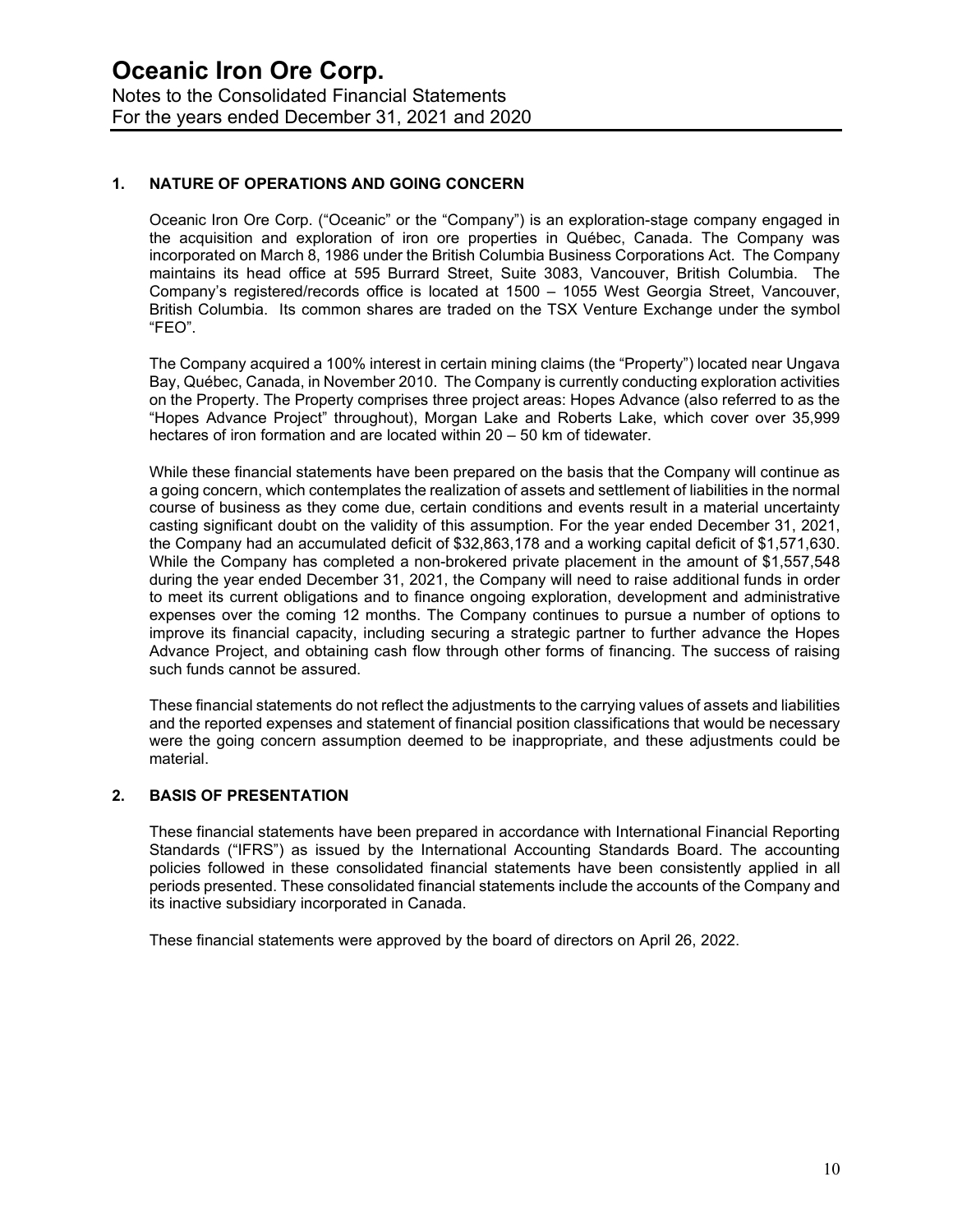#### **3. SIGNIFICANT ACCOUNTING POLICIES, JUDGMENTS AND ESTIMATION UNCERTAINTY**

#### Mineral properties

Mineral properties consist of exploration and mining concessions, options and contracts. Acquisition costs are capitalized and deferred until such time as the property is put into production or the property is disposed of, either through sale or abandonment, or becomes impaired. If a property is put into production, the cost of acquisition will be amortized over the life of the property based on estimated economic reserves. If a property is abandoned, the acquisition costs will be written off to operations. Recorded costs of mineral properties are not intended to reflect present or future values of the properties. The recorded costs are subject to measurement uncertainty and it is reasonably possible, based on existing knowledge, that changes in future conditions could require a material change in the recognized amounts. Although the Company has taken steps that it considers adequate to verify title to mineral properties in which it has an interest, these procedures do not guarantee the Company's title.

Once the rights to explore an area have been secured, expenditures on exploration and evaluation activities are capitalized to exploration and evaluation assets and classified as a component of mineral properties. Exploration expenditures relate to the initial search for deposits with economic potential and to detailed assessments of deposits or other projects that have been identified as having economic potential.

#### Impairment of mineral properties

Mineral properties are reviewed for impairment whenever events or changes in circumstances indicate that the carrying amount may not be recoverable. An impairment loss is recognized for the amount by which the asset's carrying amount exceeds its recoverable amount. For the purposes of assessing impairment, assets are grouped at the lowest levels for which there are separately identifiable cash flows (cash-generating units). Evaluating recoverability during the exploration and evaluation phase requires judgment in determining whether future economic benefits from future exploitation, sale or otherwise are likely. Evaluations may be more complex where activities have not reached a stage which permits a reasonable assessment of the existence of reserves or resources. Management must make certain estimates and assumptions about future events or circumstances including, but not limited to, the interpretation of geological, geophysical and seismic data, the Company's intention to continue exploration and evaluation activities, the impact of government legislation and political stability in the region, and the impact of current and expected future iron ore prices on potential reserves.

#### Investment tax credits

The Company is eligible to receive investment tax credits ("ITCs") related to certain exploration expenditures. The amount of the ITC reduces the Company's exploration expenses. Due to the uncertainty around the timing and amount of the ITC, it is recorded only when the eligible expense is incurred and there is intent by management to claim the ITC related to the eligible expense.

#### Asset retirement obligations

Asset retirement obligations will be recognized for estimated obligations related to the retirement of long-lived tangible assets that arise from the acquisition, construction, development or normal operation of such assets.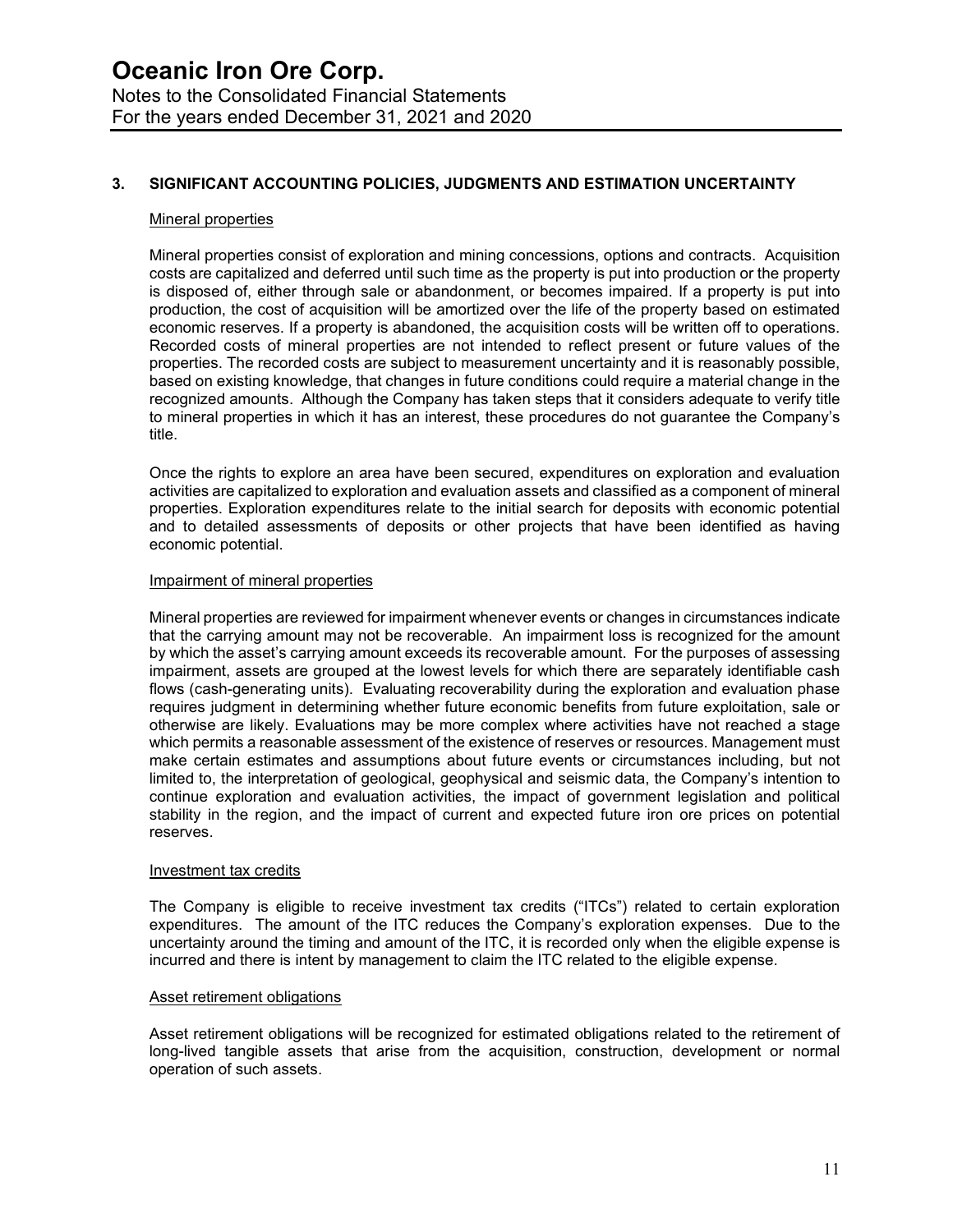#### **3. SIGNIFICANT ACCOUNTING POLICIES, JUDGMENTS AND ESTIMATION UNCERTAINTY (continued)**

#### Asset retirement obligations (continued)

A liability for an asset retirement obligation is recognized in the period in which it is incurred and when a reasonable estimate of the value of the liability can be made, with the corresponding asset retirement cost recognized by increasing the carrying amount of the related long-lived asset. The asset retirement cost is subsequently allocated in a rational and systematic method over the underlying asset's useful life. The initial fair value of the liability is accreted, by charges to operations, to its estimated future value. The Company had no asset retirement obligations at December 31, 2021.

#### Cash and cash equivalents

Cash and cash equivalents include amounts held in banks and highly liquid investments which are readily convertible to known amounts of cash at any time without penalty and which, in the opinion of management, are subject to an insignificant risk of changes in value.

#### Earnings (Loss) per share

Basic earnings (loss) per share is calculated by dividing income (loss) attributable to common shareholders by the weighted average number of common shares outstanding during the period. Diluted earnings (loss) per share is calculated by the treasury stock method. Under the treasury stock method, the weighted average number of common shares outstanding for the calculation of diluted earnings per share assumes that the proceeds to be received on the exercise of dilutive share options and warrants are used to repurchase common shares at the average market price during the year.

#### Share issue costs

Share issue costs incurred on the issue of the Company's shares are charged directly to share capital.

#### Share-based payments

Share-based payments to employees and others providing similar services are measured at the fair value of the instruments issued and amortized over the vesting periods. Share-based payments to non-employees are measured at the fair value of the goods or services received or the fair value of the equity instruments issued if it is determined the fair value of the goods or services cannot be reliably measured, and are recorded at the date the goods or services are received. Each tranche in an award is considered a separate award with its own vesting period and grant date fair value. The amount recognized as an expense is adjusted to reflect the number of awards expected to vest. Consideration received on the exercise of stock options and share purchase warrants is recorded as share capital and the related contributed surplus is transferred to share capital. Charges for stock options and restricted share units ("RSUs") that are forfeited before vesting are reversed from contributed surplus.

#### Current and deferred taxes

Income tax expense comprises current and deferred tax. Income tax expense is recognized in profit or loss except to the extent that it relates to items recognized either in other comprehensive income or directly in equity, in which case it is recognized in other comprehensive income or in equity,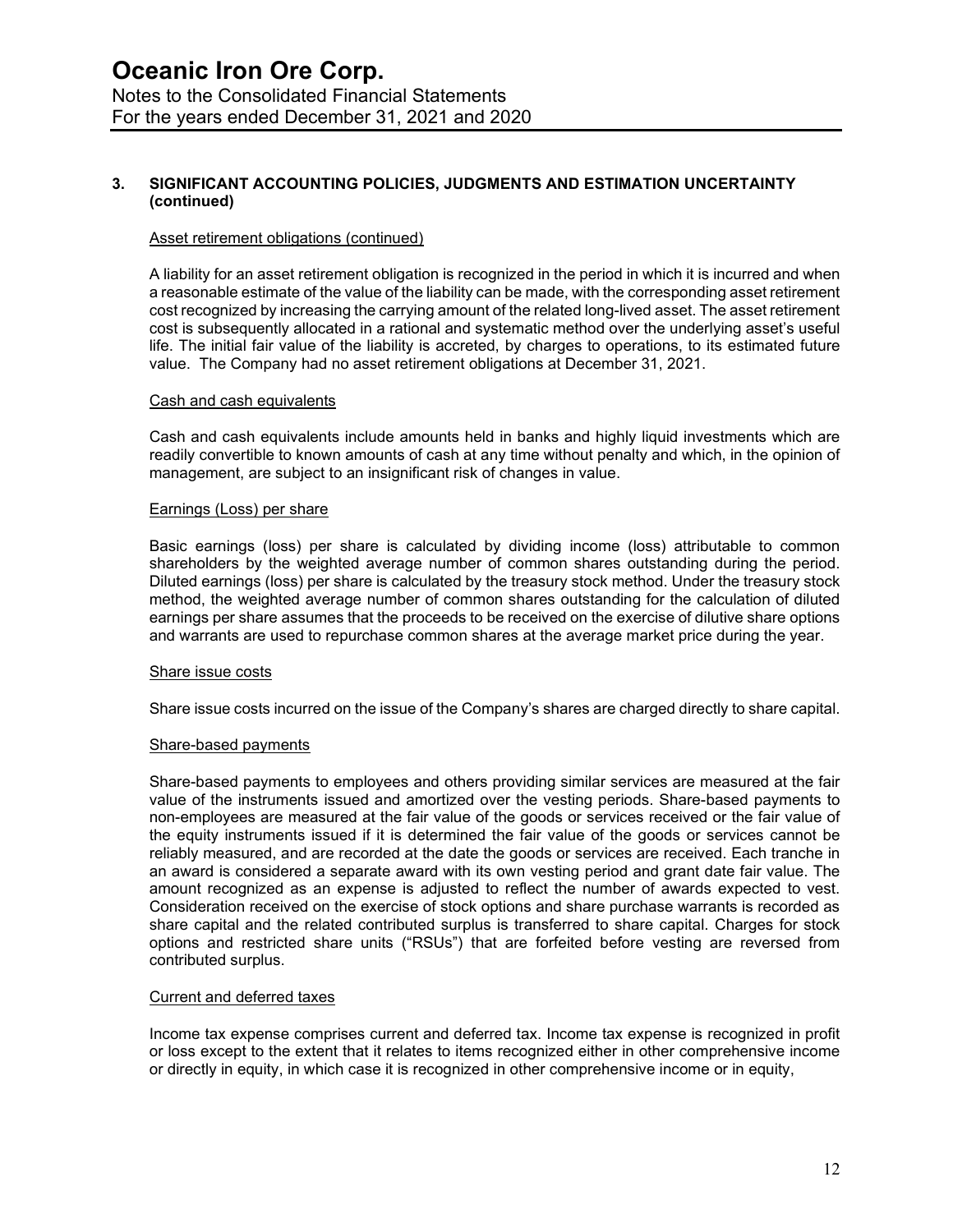#### **3. SIGNIFICANT ACCOUNTING POLICIES, JUDGMENTS AND ESTIMATION UNCERTAINTY (continued)**

#### Current and deferred taxes (continued)

respectively. Current tax is the expected tax payable on the taxable income for the year, using tax rates enacted or substantively enacted at the reporting date.

Deferred income tax assets and liabilities are determined based on the differences between the tax basis of assets and liabilities and the amounts reported in the consolidated financial statements. The deferred tax assets or liabilities are calculated using the tax rates enacted or substantially enacted for the periods in which the differences are expected to be settled. Deferred tax assets are recognized to the extent that they are considered more likely than not to be realized.

#### Financial instruments

*IFRS 9 – Financial Instruments* ("IFRS 9") establishes three primary measurement categories for financial assets: amortized cost, fair value through other comprehensive income ("FVOCI") and fair value through profit or loss ("FVPL"). The Company determines the classification of the financial assets at initial recognition. The basis of classification depends on the Company's business model for managing its financial instruments and the contractual cash flow characteristics of the instrument. A financial asset is measured at amortized cost if it meets both of the following conditions and is not designated at FVPL:

- It is held within a business model whose objective is to hold assets to collect contractual cash flows; and
- Its contractual terms give rise on specified dates to cash flows that are solely payments of principal and interest on the principal amount outstanding.

All financial assets not classified as measured at amortized cost or FVOCI are measured at FVPL. On initial recognition, the Company may irrevocably designate a financial asset that otherwise meets the requirements to be measured at amortized cost or at FVOCI as FVPL, if doing so eliminates or significantly reduces an accounting mismatch that would otherwise arise. A financial asset (unless it is a trade receivable without a significant financing component that is initially measured at the transaction price) is initially measured at fair value plus, for an item not at FVPL, transaction costs that are directly attributed to its acquisition.

Financial liabilities are classified as measured at amortized cost, unless they are classified as measured at FVPL. Financial liabilities measured at amortized cost are remeasured when there is a change in the future estimated cash flows. In cases where the fair value option is taken for financial liabilities, the part of a fair value change due to an entity's own credit risk is recorded in other comprehensive income (loss) rather than in net earnings. Investments in equity instruments are required to be measured by default at fair value through profit or loss.

However, on the day of acquisition, the Company can make an irrevocable election (on an instrumentby-instrument basis) to designate them as fair value through other comprehensive income.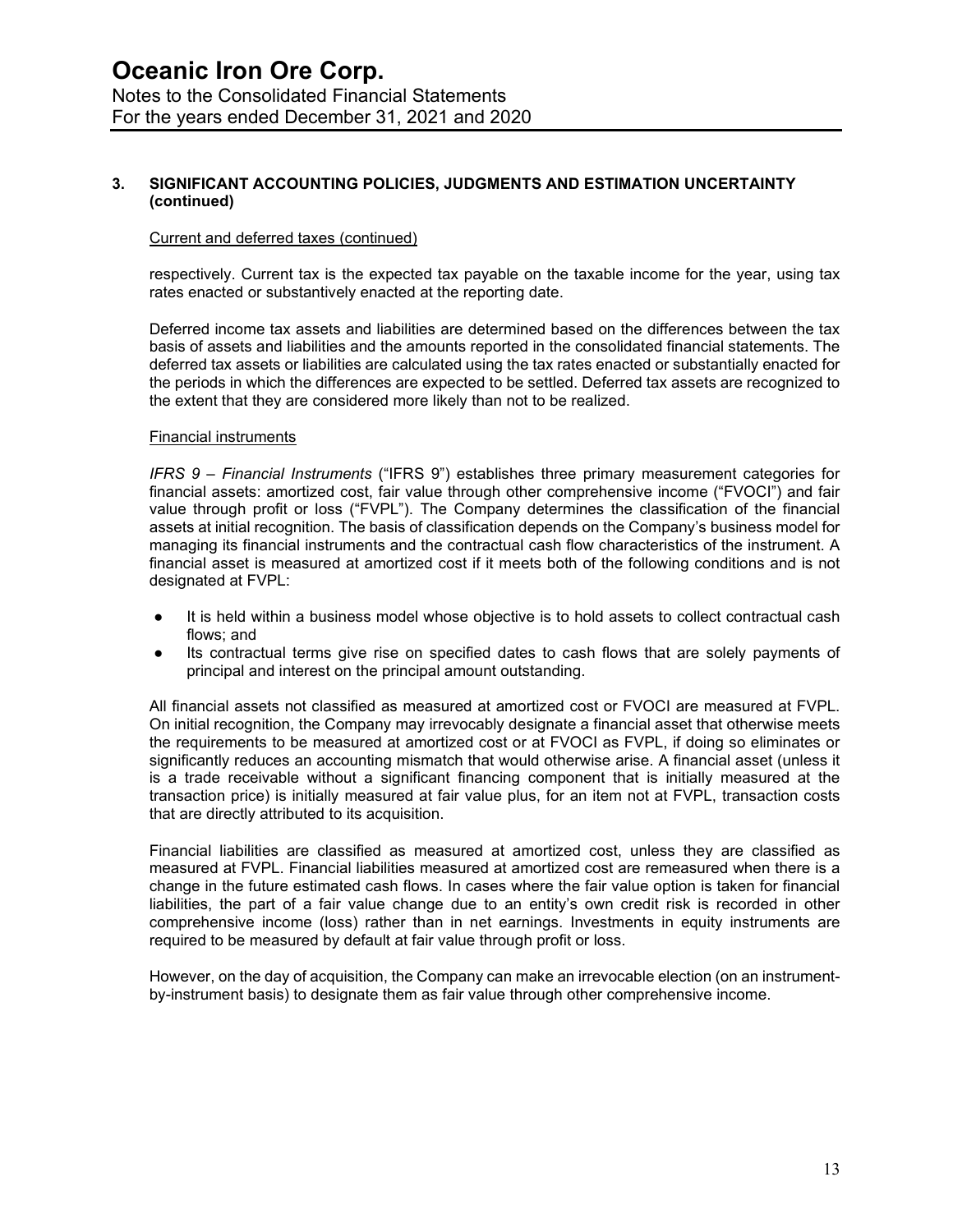#### **3. SIGNIFICANT ACCOUNTING POLICIES, JUDGMENTS AND ESTIMATION UNCERTAINTY (continued)**

#### Financial instruments (continued)

Embedded derivatives are separated from the host contract and accounted for separately if the economic characteristics and risks of the host contract and the embedded derivative are not closely related, a separate instrument with the same terms as the embedded derivative would meet the definition of a derivative, and the combined instrument is not measured at fair value through profit or loss.

The Company's convertible debenture derivative liability has been classified as FVPL. Cash, receivables, accounts payable, amounts due to related party, convertible debenture liability and the advance royalty payable are classified at amortised cost.

#### Convertible debentures

The Company's convertible debentures are classified as two liability components, the units which are classified as a derivative liability and fair valued each reporting period, and the convertible debenture liability component which is initially recorded at fair value and subsequently at amortized cost using the effective interest rate method; the liability is accreted to the face value over the term of the convertible debenture.

#### Use of estimates and judgments and COVID-19

The preparation of the financial statements requires management to make judgments, estimates and assumptions that affect the application of accounting policies and the reported amounts of assets, liabilities, income and expenses. Areas of judgment include the mineral property impairment indicator assessment. Areas of estimates include measurement of advance royalty payables, and the fair value of the embedded derivative liabilities related to the 2017, 2018 and 2021 Debentures (Level 3 financial instruments). Actual results may differ from these estimates.

Estimates and underlying assumptions are reviewed on an ongoing basis. Revisions to accounting estimates are recognized in the period in which the estimates are revised and in any future periods affected. Information about critical judgments in applying accounting policies that have the most significant effect on the amounts recognized in the financial statements is included in the notes to the financial statements where applicable.

The Company has assessed the economic impacts of the COVID-19 pandemic on its Financial Statements including the valuation of the Company's derivative liability. As at December 31, 2021, management has determined that the Company's results of operations and financial position have not been materially impacted. In making this judgment, management has assessed various criteria including, but not limited to, existing laws, regulations, orders, disruptions and potential disruptions in commodity prices and capital markets.

#### IFRS 16 - Leases

The Company evaluates whether the contract involves the use of an identified asset, whether the Company has the right to obtain substantially all of the economic benefits from use of the asset during the term of the arrangement and if the Company has the right to direct the use of the asset.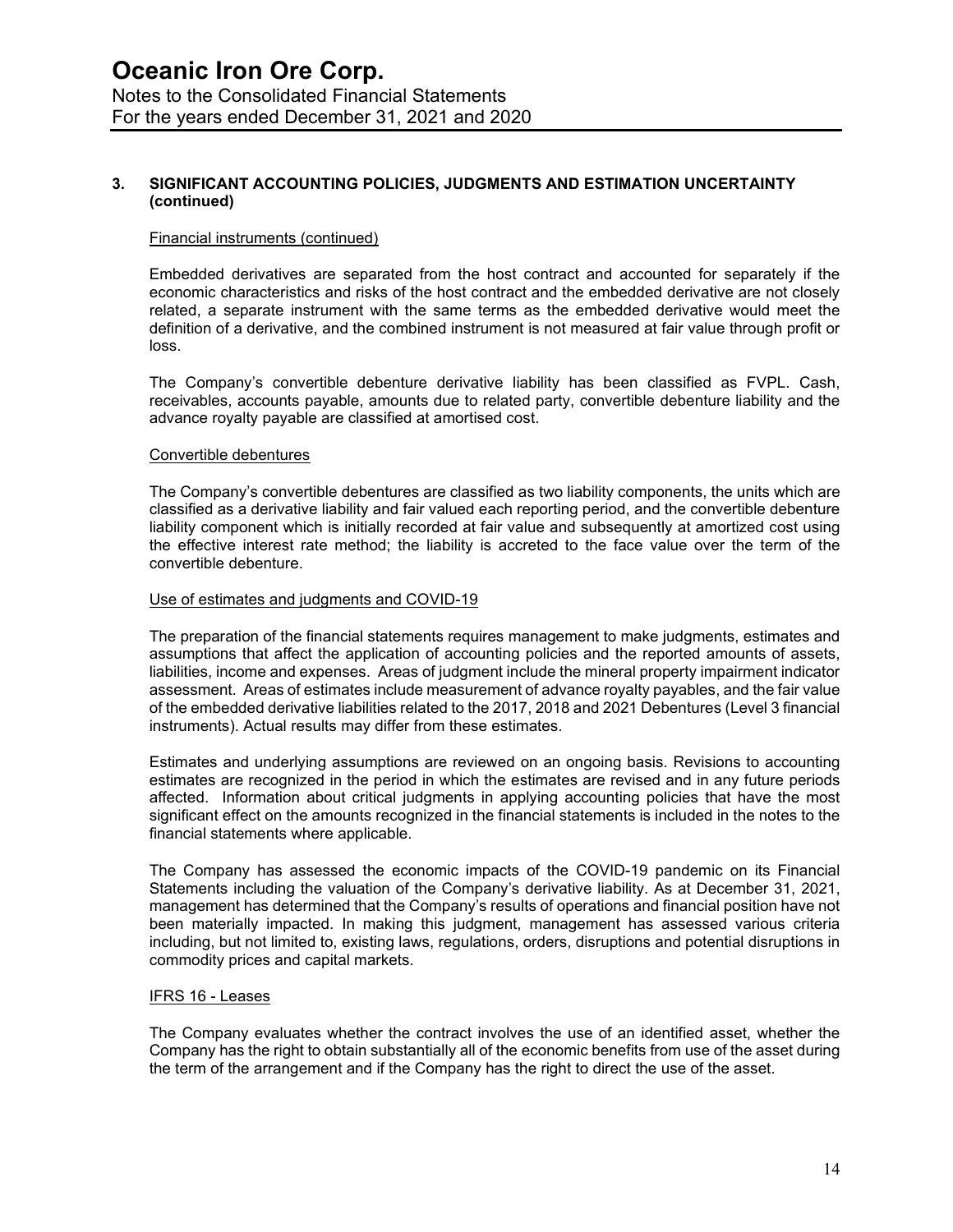#### **3. SIGNIFICANT ACCOUNTING POLICIES, JUDGMENTS AND ESTIMATION UNCERTAINTY (continued)**

#### IFRS 16 – Leases (continued)

At inception, or on a reassessment of a contract that contains a lease component, the Company allocates the consideration in the contract to each lease component on the basis of their relative standalone prices.

As a lessee, the Company recognizes a right-of-use asset, which is included in property, plant and equipment, and a lease liability at the commencement date of a lease.

The right-of-use asset is initially measured at cost, which is comprised of the initial amount of the lease liability adjusted for any lease payments made at or before the commencement date, less any lease incentives received.

The right-of-use asset is subsequently depreciated from the commencement date to the earlier of the end of the lease term, or the end of the useful life of the asset. In addition, the right-of-use asset may be reduced due to impairment losses, if any, and adjusted for certain remeasurements of the lease liability.

A lease liability is initially measured at the present value of the lease payments that are unpaid at the commencement date, discounted by the interest rate implicit in the lease, or if that rate cannot be readily determined, the incremental borrowing rate. Lease payments included in the measurement of the lease liability are comprised of:

- Fixed payments, including in-substance fixed payments, less any lease incentives receivable;
- Variable lease payments that depend on an index or a rate, initially measured using the index or rate as at the commencement date;
- Amounts expected to be payable under a residual value guarantee;
- Exercise prices of purchase options if the Company is reasonably certain to exercise that option; and
- Payments of penalties for terminating the lease, if the lease term reflects the lessee exercising an option to terminate the lease.

The lease liability is measured at amortized cost using the effective interest method. It is remeasured when there is a change in future lease payments arising from a change in an index or rate, or if there is a change in our estimate or assessment of the expected amount payable under a residual value guarantee, purchase, extension or termination option. Variable lease payments not included in the initial measurement of the lease liability are charged directly to the statement of loss and comprehensive loss.

The Company has elected not to recognize right-of-use assets and lease liabilities for short-term leases that have a lease term of 12 months or less and leases of low-value assets. The lease payments associated with these leases are to be charged directly to the statement of income (loss) and comprehensive income (loss) over the lease term.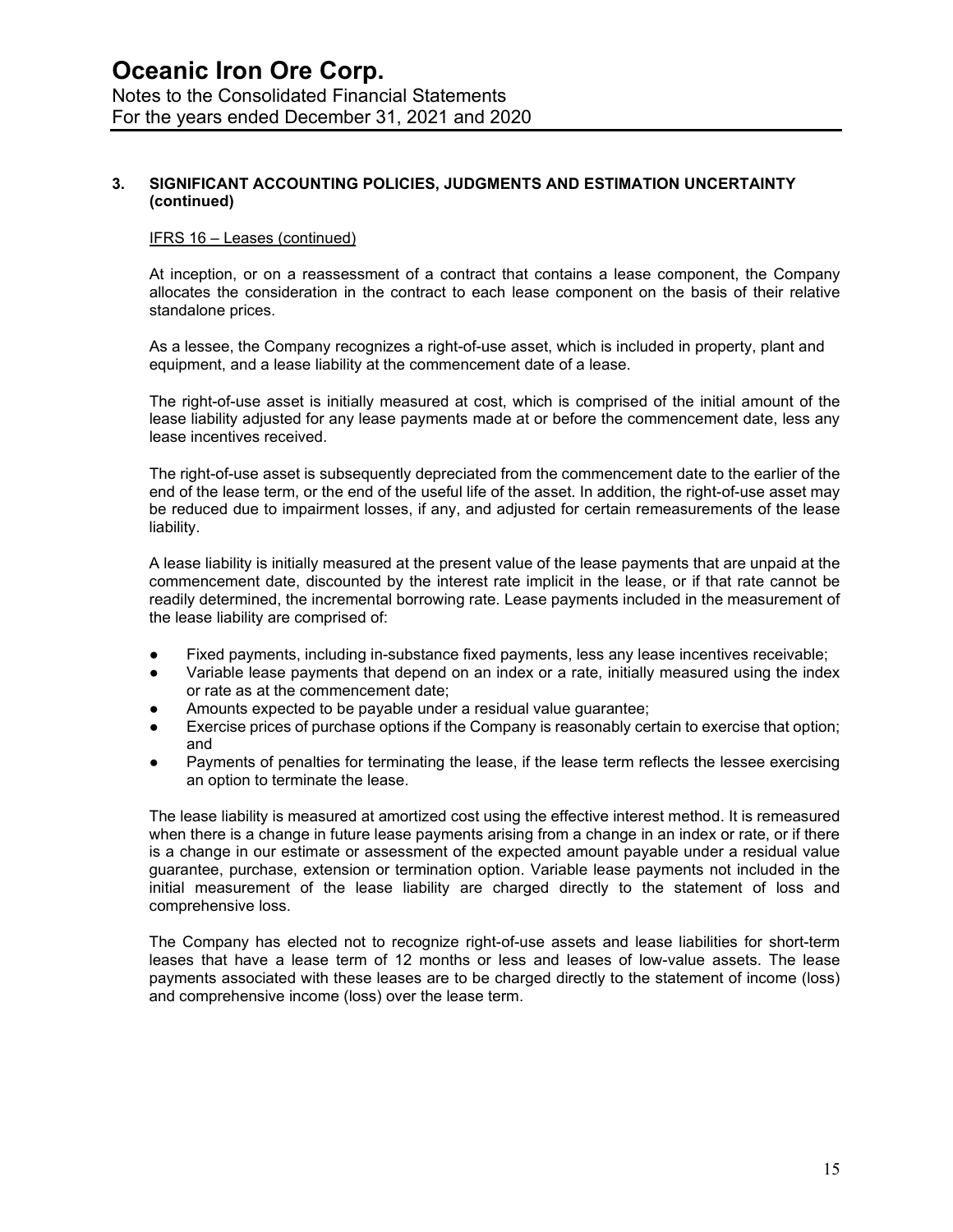#### **4. MINERAL PROPERTIES - UNGAVA BAY**

#### a) Acquisition costs

|                                       |   | Year ended        | Year ended        |
|---------------------------------------|---|-------------------|-------------------|
|                                       |   | December 31, 2021 | December 31, 2020 |
| Acquisition costs - beginning of year | S | 19.671.816        | 19.470.891        |
| Additions during the year             |   |                   |                   |
| Additional advance royalty payable    |   | 76.678            | 76.678            |
| Accretion of advance royalty payable  |   | 121.005           | 124,247           |
| Acquisition costs - end of year       |   | 19.869.499        | 19,671,816        |

#### b) Exploration costs

|                                                  | Year ended<br>December 31, 2021 |            |    | Year ended<br>December 31, 2020 |
|--------------------------------------------------|---------------------------------|------------|----|---------------------------------|
| Cumulative exploration costs - beginning of year | \$                              | 23.933.487 | \$ | 23.854.010                      |
| <b>Expenditures during the year</b>              |                                 |            |    |                                 |
| Permitting & claims                              |                                 | 65.629     |    | 14.707                          |
| <b>Fieldwork and Geology</b>                     |                                 | 14,935     |    |                                 |
| Consultants                                      |                                 | 4.920      |    | 56,359                          |
| Equipment, supplies & rentals                    |                                 | 6.806      |    | 6.000                           |
| Office and accomodation                          |                                 | 7.915      |    | 2,411                           |
| Transportation                                   |                                 | 7.454      |    |                                 |
| Exploration expenditures for the year            |                                 | 107.659    |    | 79,477                          |
| Cumulative exploration costs - end of year       |                                 | 24.041.146 |    | 23.933.487                      |
| Grand total - mineral properties                 |                                 | 43,910,645 |    | 43.605.303                      |

Under the terms of the acquisition of the Property, the Company must pay advance net smelter royalty ("NSR") payments of \$200,000 per year until the commencement of commercial production. The aggregate advance NSR payments will then be credited against all future NSR payments payable from production. The advance NSR payments included in the purchase price represent the present value of advance payments to the royalty holders until the estimated date of commencement of commercial production.

A 1% NSR is payable to 154619 Canada Inc. ("154619") and a 1% NSR is payable to SPG Royalties Inc. ("SPG"). The Company discounted the advance NSR payments using a discount rate of 20%, representing the estimated rate of return of similar investments. The advance royalty liability will be accreted up to the date of ultimate NSR advance payment, resulting in an increase to mineral property acquisition costs and the advance royalty payable.

The total estimated future undiscounted NSR payments as at December 31, 2021 total \$1,000,000 (December 31, 2021: \$1,200,000). For the year ended December 31, 2021, accretion of the advance royalty payable totaled \$121,005 (December 31, 2020 - \$124,247). At December 31, 2021, the total advance royalty payable was \$595,575 (December 31, 2020: \$797,892), with \$172,355 (December 31, 2020: \$372,355) recognized as a current liability and \$423,220 recognized as a long-term liability (December 31, 2020: \$425,537).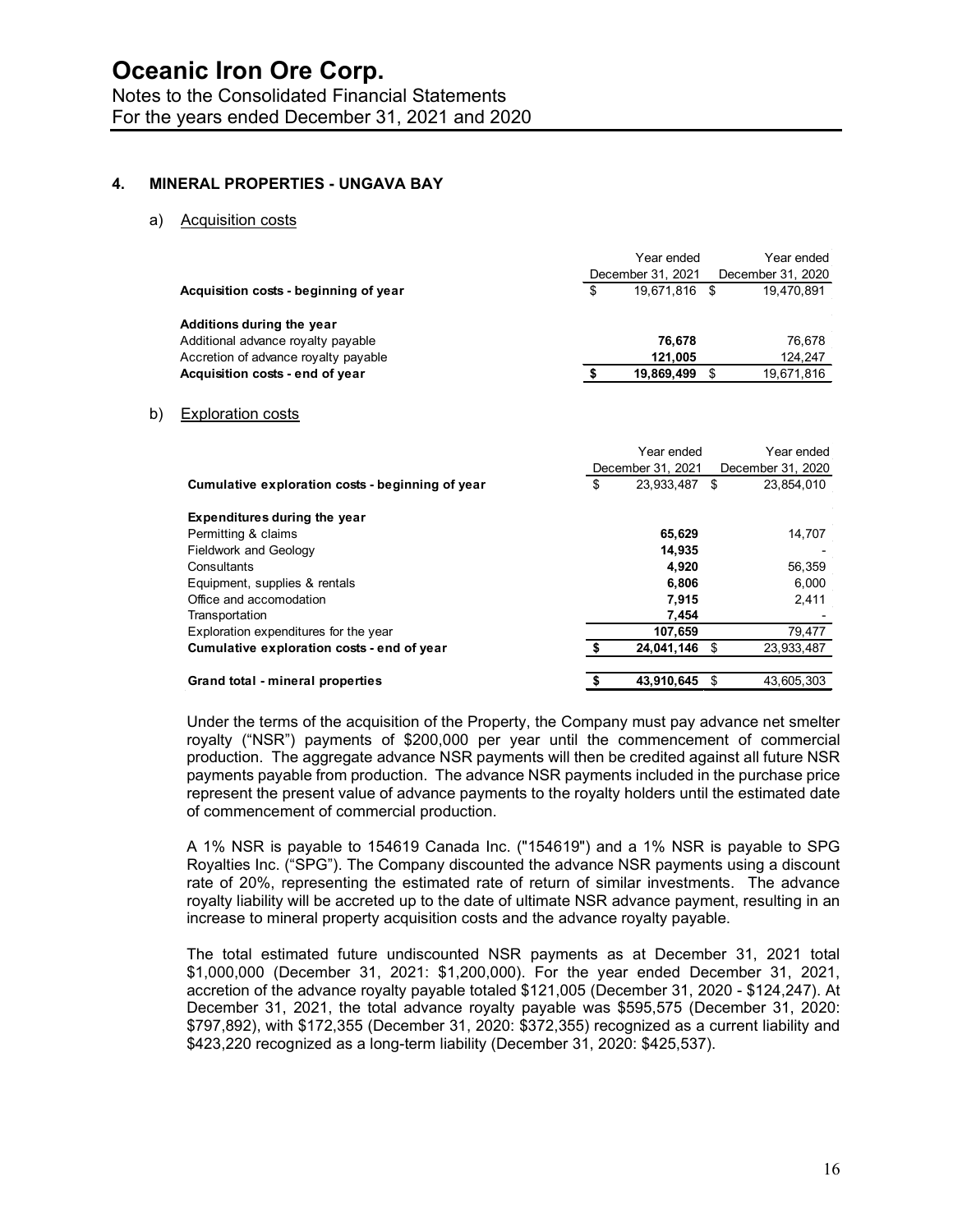### **4. MINERAL PROPERTIES - UNGAVA BAY (continued)**

#### **b) Exploration costs (continued)**

On November 5, 2021, the Company settled its 2020 and 2021 advance royalty payment of \$200,000 payable to 154619 through the issuance of 1,800,000 common shares of the Company, at a price of approximately \$0.1111 per share, as well as settled its 2021 advance royalty payment of \$100,000 payable to SPG through the issuance of 900,000 common shares of the Company, at a price of approximately \$0.1111 per common share.

#### **5. CONVERTIBLE DEBENTURES**

|                                                           | 2017              | 2018              | 2021              |                 |
|-----------------------------------------------------------|-------------------|-------------------|-------------------|-----------------|
|                                                           | <b>Debentures</b> | <b>Debentures</b> | <b>Debentures</b> | Total           |
| Opening balance - January 1, 2020                         | 1,122,092<br>\$   | \$<br>760,168     | \$<br>۰.          | 1,882,260<br>\$ |
| Interest expense and accretion                            | 120,551           | 100,354           |                   | 220,905         |
|                                                           |                   |                   |                   |                 |
| Amortization of transaction costs                         | 3,226             | 4,196             | ۰                 | 7,422           |
| Interest payments                                         | (64, 600)         | (71, 188)         | ۰                 | (135, 788)      |
| Loss due to fair value adjustment on derivative liability | 1,511,458         | 2,062,230         | ۰                 | 3,573,688       |
| Balance - December 31, 2020                               | 2,692,727<br>\$   | 2,855,760 \$      | ۰                 | 5,548,487       |
|                                                           |                   |                   |                   |                 |
| Proceeds received                                         |                   |                   | 1,557,548         | 1,557,548       |
| Transaction costs                                         |                   |                   | (38, 314)         | (38, 314)       |
| Interest expense and accretion                            | 132,826           | 104,710           | 109,120           | 346,656         |
| Amortization of transaction costs                         | 3.224             | 4,196             | 6,387             | 13,807          |
| Interest payments                                         | (64, 600)         | (71, 188)         | (107,273)         | (243,061)       |
|                                                           |                   |                   |                   |                 |
| Gain due to fair value adjustment on derivative liability | (1,599,939)       | (1, 491, 154)     | (989,033)         | (4,080,126)     |

On March 10, 2021, the Company completed a non-brokered private placement financing in the amount of \$1,557,548 by way of issuance of convertible debentures (the "2021 Debentures"). The 2021 Debentures bear interest at 8.5% per annum over a five-year term. The 2021 Debentures are convertible at the option of the subscribers into units at a price of \$0.19 per unit. Each unit entitles the holder to one common share and one share purchase warrant, the latter which is exercisable into common shares at a price of \$0.19 per warrant until March 10, 2026.

Similar to the 2017 Debentures and 2018 Debentures, the conversion option associated with the 2021 Debentures is treated as a derivative liability and fair valued each reporting period, creating an accounting unrealized gain or loss. The convertible debentures are recognized as having two separate liability components. Firstly, the units which are recognized as a derivative liability and fair valued each reporting period, and secondly the convertible debenture liability, which is fair valued at the time of issue, and then accounted for at amortized cost and accreted to the face value over the life of the convertible debentures. At inception, the Company recognized a deferred unrealized loss in the amount of \$2,188,272, which was the difference between the fair value of the combined liability and the proceeds received. The deferred unrealized loss has been recorded against the convertible debentures on the balance sheet and will be amortized over the life of the warrants on a straight-line basis. Any subsequent fair value changes are recognized in the Statement of Income (Loss) and Comprehensive Income (Loss). For year ended December 31, 2021, the Company recognized unrealized gains of \$4,080,126 (for the year ended December 31, 2020 unrealized losses of \$3,573,688) that was recognised in the Statement of Income (Loss) and Comprehensive Income (Loss).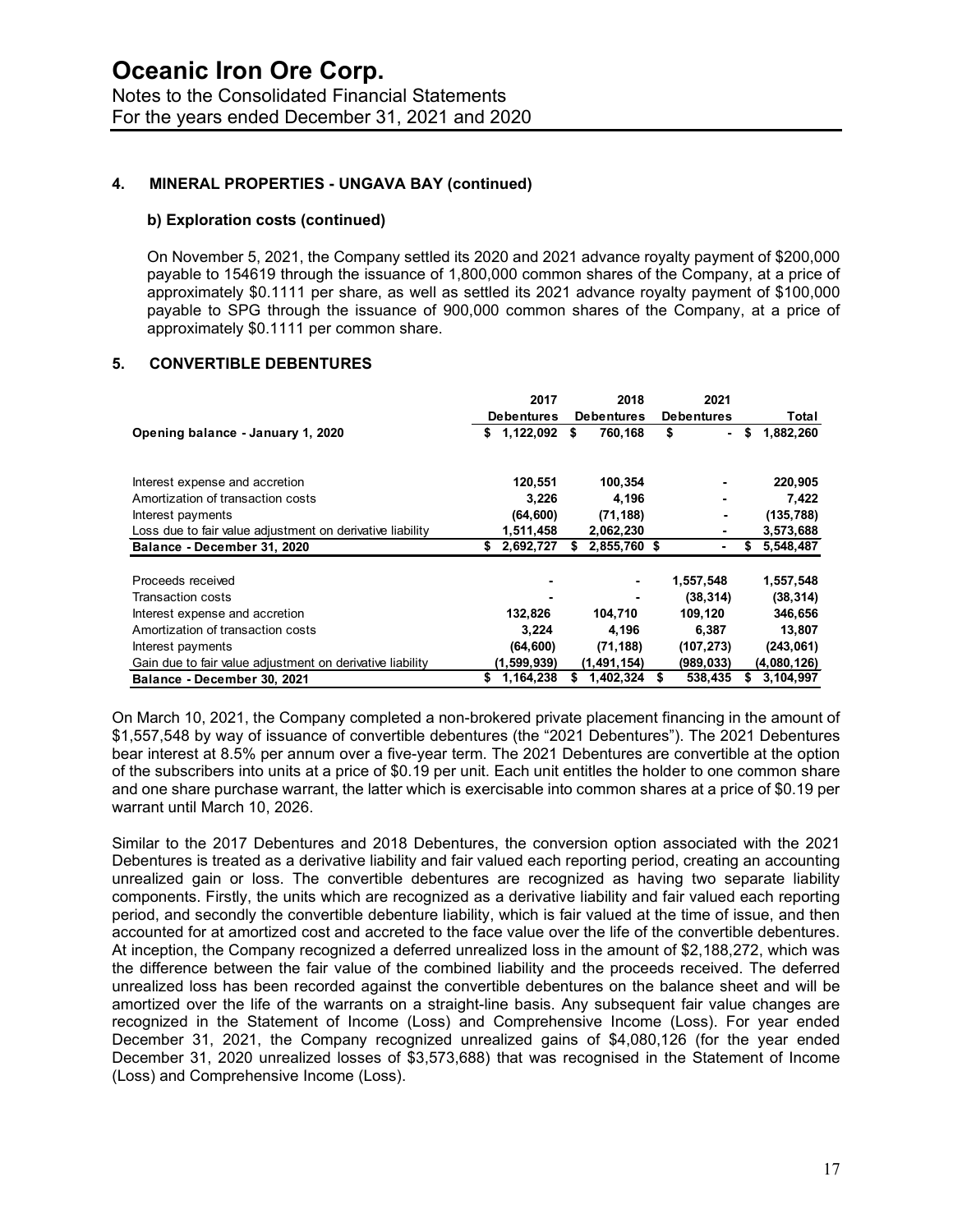## **Oceanic Iron Ore Corp.**  Notes to the Consolidated Financial Statements For the years ended December 31, 2021 and 2020

## **5. CONVERTIBLE DEBENTURES (continued)**

In accordance with IFRS 9 – Financial Instruments ("IFRS 9"), it has been determined that the respective convertible debentures are, for IFRS purposes, hybrid debt instruments which contain non-cash embedded derivative liabilities associated with the conversion features of the debentures into units. IFRS 9 further determines that the debenture is to be measured at amortized cost and the noncash embedded derivative is to be measured at fair value.

The convertible debentures and non-cash derivative liabilities have a combined carrying value of \$3,104,997, representing the discounted face value of the debentures of \$770,018 and the fair value of the non-cash embedded derivative liability of \$2,334,979. However, the total future cash outflows associated with the repayment of the principal of the 2017 Debentures (\$760,000), 2018 Debentures (\$837,500) and 2021 Debentures (\$1,557,548) cannot exceed the combined amount of principal of \$3,155,048 plus any accrued interest. As the conversion price of the 2021 Debentures (\$0.19/unit) exceeds the Company's share price at December 31, 2021, future cash outflows associated with the redemption of the 2021 Debentures could be as high as \$1,557,548 plus any accrued interest.

The fair value of the non-cash embedded derivative does not represent a future cash liability to the Company.

The Company uses an option pricing model to fair value the derivative liability components contained in the 2017 Debentures, 2018 Debentures and 2021 Debentures.

The Debentures are secured with a first ranking charge against the assets of the Company, ranking paripassu with all other secured debenture holders.

The 2017, 2018 and 2021 debentures mature on September 26, 2022, November 29, 2023 and March 10, 2026, respectively.

The 2017 convertible debentures are convertible into units at a conversion price of \$0.10 per unit. Each unit will be comprised of one common share and one share purchase warrant exercisable into one common share of the Company at a price of \$0.10 per common share. The 2017 debentures bear interest at 8.5% per annum over a five-year term.

The 2018 convertible debentures are convertible into units at a conversion price of \$0.10 per unit. Each unit will be comprised of one common share and one share purchase warrant exercisable into one common share of the Company at a price of \$0.05 per common share. The 2018 debentures bear interest at 8.5% per annum over a five-year term.

#### **6. SHARE CAPITAL**

#### a) Share Capital

Unlimited common and preferred shares without par value.

#### b) Restricted Share Units ("RSUs")

A summary of the changes in RSUs is as follows: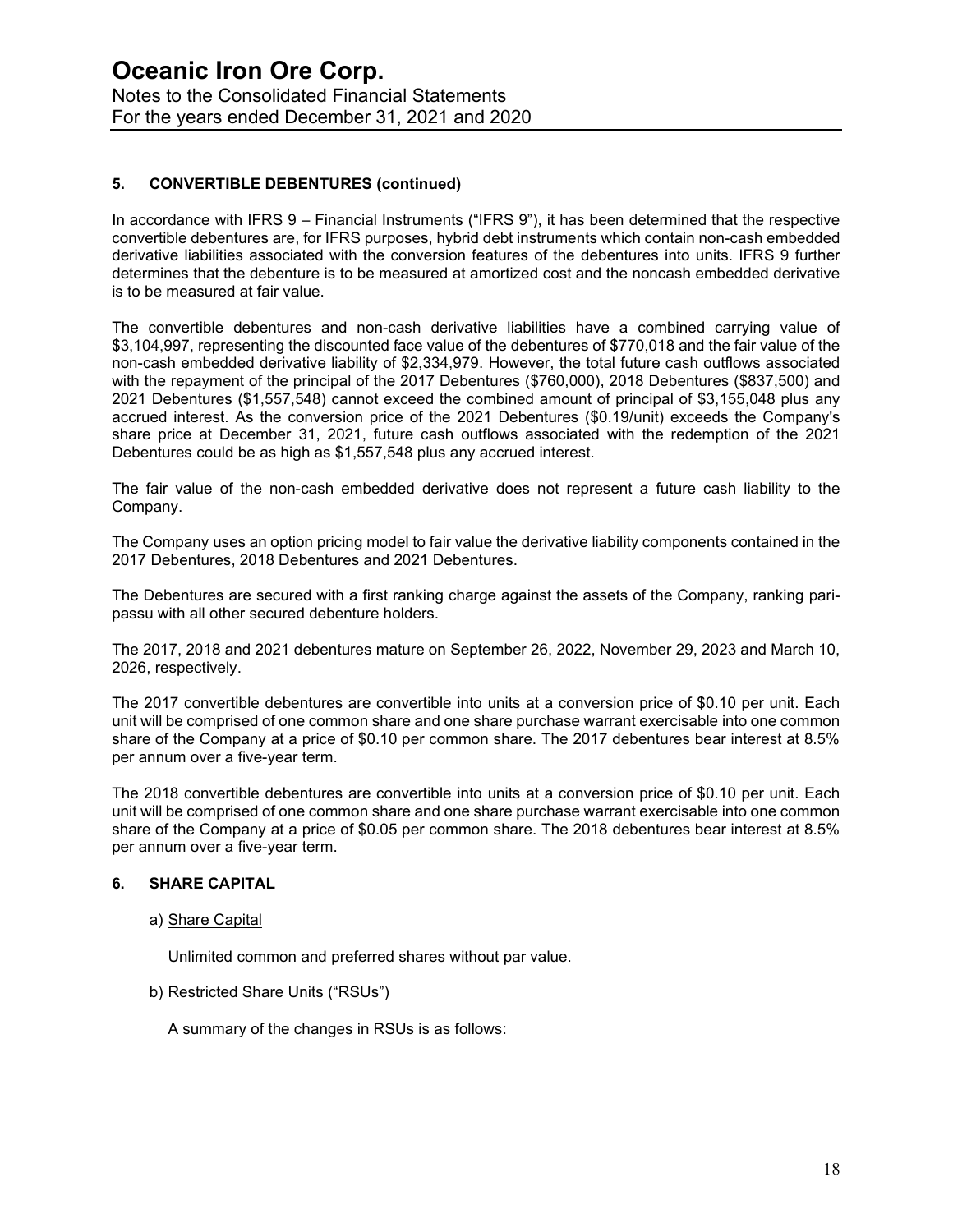### **6. SHARE CAPITAL (continued)**

|                                      | <b>Number of RSUs</b> |
|--------------------------------------|-----------------------|
| Balance - January 1, 2020            | 634,157               |
| Settled                              | (179, 998)            |
| RSUs outstanding - December 31, 2020 | 454.159               |
| Settled                              | (93,999)              |
| RSUs outstanding - December 31, 2021 | 360,160               |

RSU expense recorded within Share-based payment expense in the Statements of Income (Loss) and Comprehensive Income (Loss) for the year ended December 31, 2021 was \$6,341 (December 31, 2020 - \$3,171).

 $\bar{\gamma}$ 

### c) Stock options

A summary of the changes in the stock options is as follows:

|                                         |                   | Weighted average |
|-----------------------------------------|-------------------|------------------|
|                                         | Number of options | exercise price   |
| Options outstanding - January 1, 2020   | 5,235,950 \$      | 0.16             |
| Granted                                 | 3,405,000         | 0.14             |
| Forfeited                               | (642,350)         | 0.18             |
| Options outstanding - December 31, 2020 | 7,998,600         | 0.15<br>£.       |
| Granted                                 | 1,045,000         | 0.13             |
| Exercised                               | (11,900)          | 0.20             |
| Forfeited                               | (616, 200)        | 0.20             |
| Options outstanding - December 31, 2021 | 8,415,500         | 0.14<br>S        |
| Options exercisable - December 31, 2021 | 7,768,833         | 0.14             |

Stock option expense recorded within Share-based payment expense in the Statements of Income (Loss) and Comprehensive Income (Loss) for the year ended December 31, 2021 was \$103,260 (December 31, 2020 - \$310,536).

The Company used a Black Scholes option valuation model to determine the grant-date fair value of stock options, applying the following assumptions:

|                         | Year ended                                 | Year ended |
|-------------------------|--------------------------------------------|------------|
|                         | <b>December 31, 2021</b> December 31, 2020 |            |
| Risk-free interest rate | $1.47\%$                                   | 0.54%      |
| Expected life           | 10.00                                      | 10.00      |
| Annualized volatility   | 70%                                        | 70%        |
| Dividend rate           | $0.00\%$                                   | $0.00\%$   |
| Forfeiture rate         | $0.00\%$                                   | $0.00\%$   |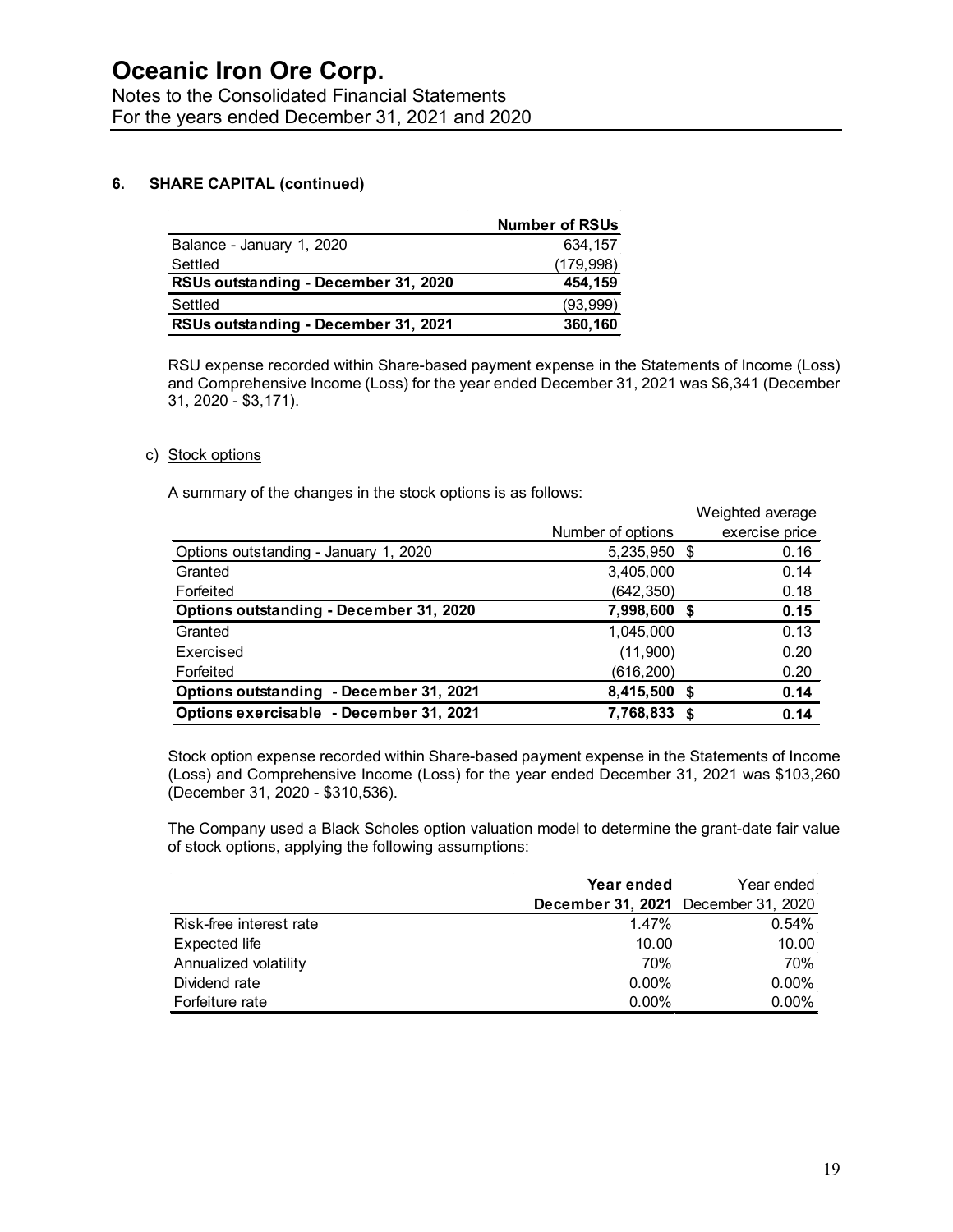## **6. SHARE CAPITAL (continued)**

The following table summarizes information about stock options outstanding at December 31, 2021:

| Number of   |                 |                    | Number of   |
|-------------|-----------------|--------------------|-------------|
| options     | <b>Exercise</b> |                    | options     |
| outstanding | price           | <b>Expiry Date</b> | exercisable |
| 180,500     | \$<br>0.20      | January 18, 2023   | 180,500     |
| 750,000     | \$<br>0.16      | November 25, 2024  | 750,000     |
| 505,000     | \$<br>0.15      | December 2, 2025   | 505,000     |
| 745,000     | \$<br>0.25      | January 20, 2027   | 745,000     |
| 1,810,000   | \$<br>0.09      | March 19, 2029     | 1,810,000   |
| 3,380,000   | \$<br>0.14      | June 29, 2030      | 3,380,000   |
| 150,000     | \$<br>0.22      | April 28, 2031     | 100,000     |
| 895,000     | \$<br>0.12      | December 10, 2031  | 298,333     |
| 8.415.500   | \$<br>0.14      |                    | 7.768.833   |

#### d) Share purchase warrants

A summary of the changes in the share purchase warrants is as follows:

|                                    | Number of share Weighted average |                |
|------------------------------------|----------------------------------|----------------|
|                                    | purchase warrants                | exercise price |
| Balance - January 1, 2020          | 625.000                          | 0.10           |
| <b>Issued</b>                      | 19.500.000                       | 0.05           |
| Balance - December 31, 2020 & 2021 | 20,125,000                       | 0.05           |

As at December 31, 2021, outstanding share purchase warrants had a weighted average remaining life of 1.9 years (December 31, 2020  $- 2.9$  years)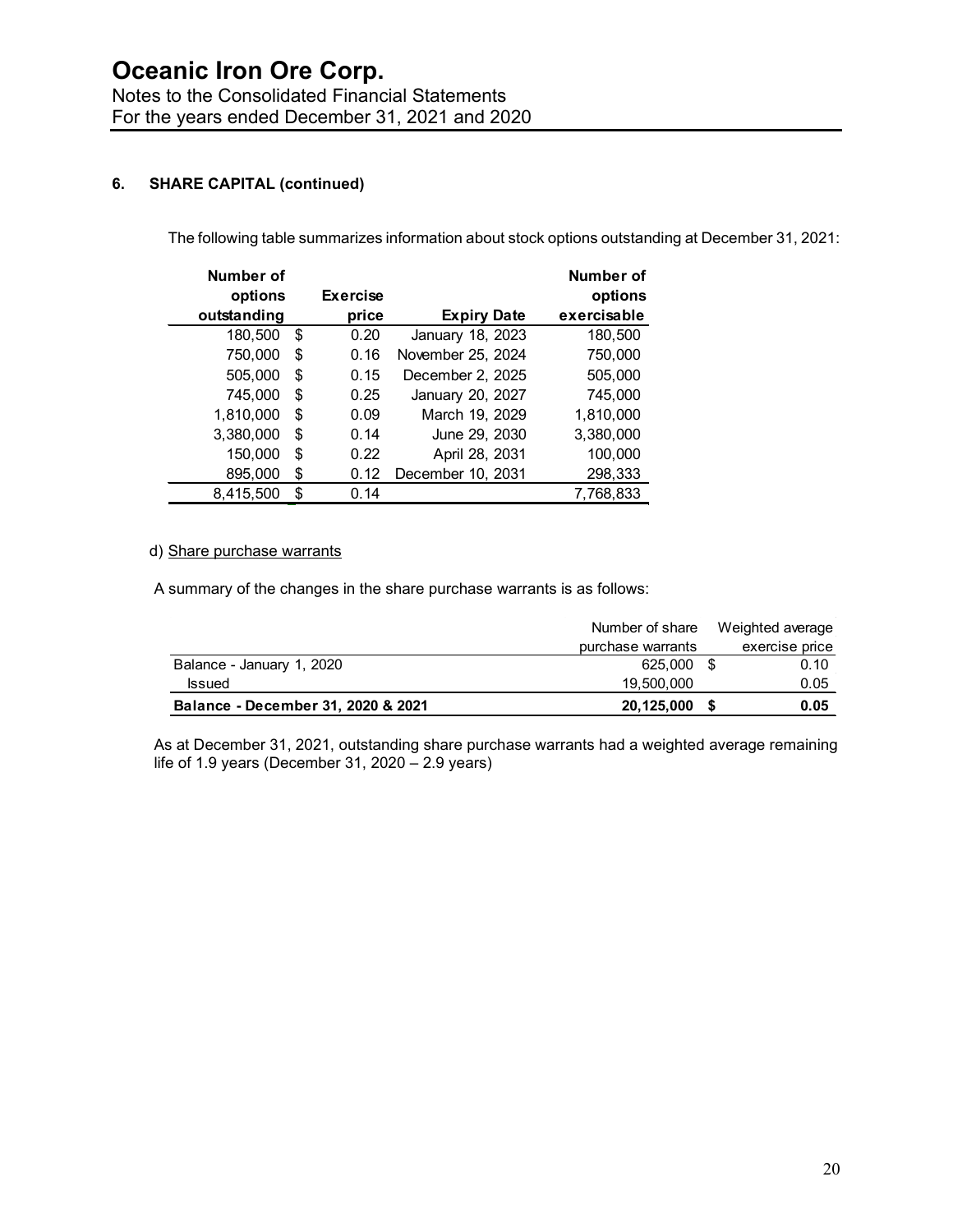Notes to the Consolidated Financial Statements For the years ended December 31, 2021 and 2020

## **7. INCOME TAXES**

Income tax expense differs from the amount that would result from applying the Canadian and federal and provincial income tax rates to earnings before income taxes. These differences result from the following items:

|                                                  | Year ended        | Year ended        |
|--------------------------------------------------|-------------------|-------------------|
|                                                  | December 31, 2021 | December 31, 2020 |
| Income (loss) before income taxes                | \$<br>3,095,112   | \$<br>(4,580,500) |
| Canadian federal and provincial income tax rates | 26.50%            | 26.50%            |
| Expected Income tax expense (recovery)           | 820.205           | (1, 213, 833)     |
| (Decrease) increase due to:                      |                   |                   |
| Non-deductible (income) expenses and othe        | (1,031,848)       | 1,055,043         |
| Losses not recognized                            | 211,643           | 158,790           |
| Income tax recovery                              | \$                |                   |

Recognized deferred tax assets and liabilities of the Company, which are all based in Canada, comprise the following:

|                                  | Year ended<br>December 31, 2021 |     | Year ended<br>December 31, 2020 |
|----------------------------------|---------------------------------|-----|---------------------------------|
| Deferred income tax assets       |                                 |     |                                 |
| Non-capital losses               | \$<br>3,233,181                 | \$. | 3,293,504                       |
| Share and debt issue costs       | 222                             |     | 2.685                           |
| Equipment                        | 122,898                         |     | 122,898                         |
| Total deferred income tax assets | 3,356,301                       |     | 3,419,087                       |
|                                  |                                 |     |                                 |

## **Deferred income tax liabilities**

| Mineral property costs             | 3,356,301 | 3.419.087 |
|------------------------------------|-----------|-----------|
| Deferred income tax liabilities    | 3.356.301 | 3.419.087 |
|                                    |           |           |
| Deferred income tax liability, net | -         | -         |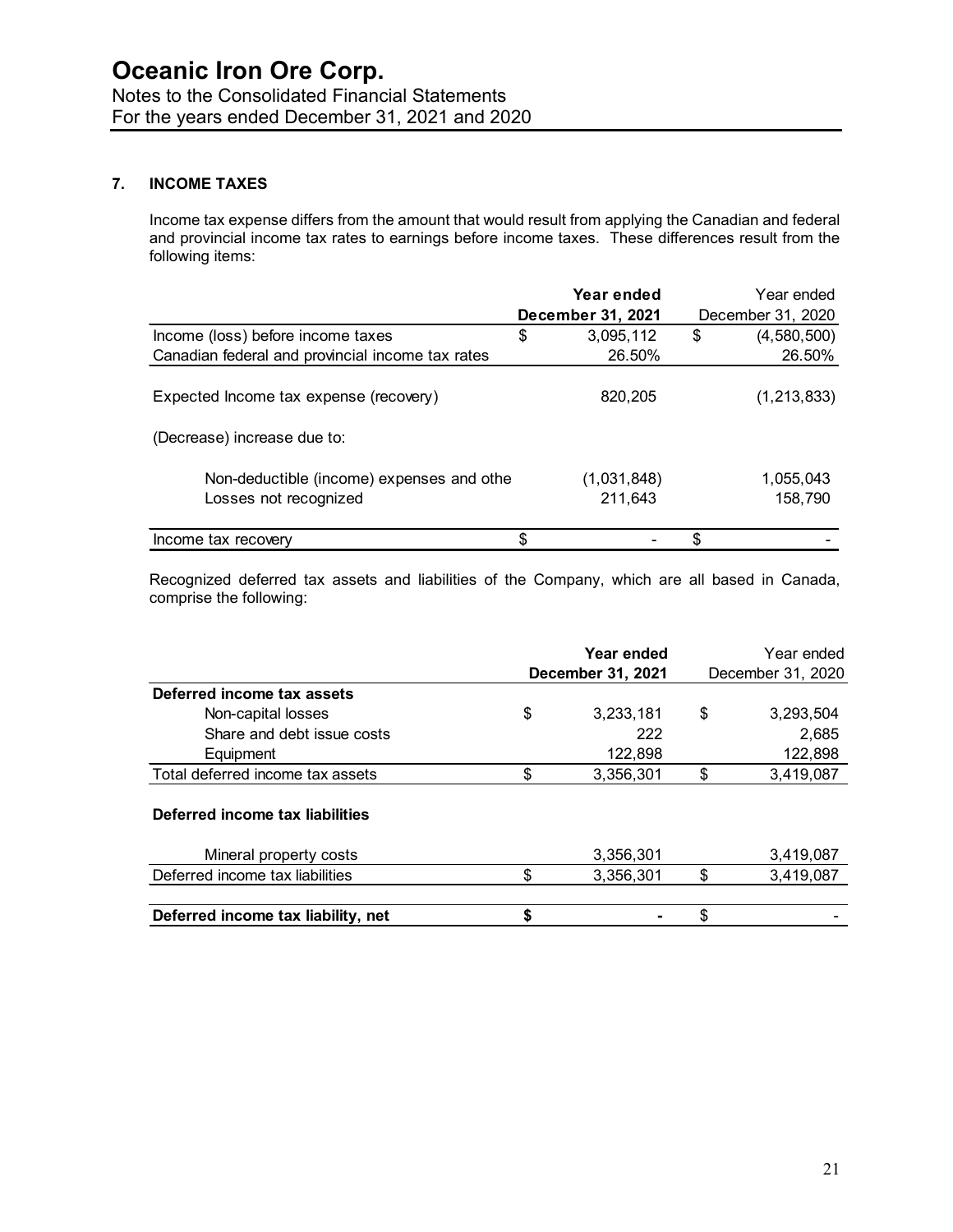### **7. INCOME TAXES (continued)**

The composition of deferred tax recovery is as follows:

|                        |   | Year ended     | Year ended |
|------------------------|---|----------------|------------|
|                        |   | 2021           | 2020       |
| Non-capital losses     | Ψ | 62.786         | 63,070     |
| Mineral property costs |   | (62, 786)      | (63,070)   |
|                        |   | $\blacksquare$ |            |

The composition of the unrecognized deferred tax asset is provided in the table below:

|   | Year ended |                              | Year ended<br>2020 |
|---|------------|------------------------------|--------------------|
|   |            |                              | 1,656,942          |
|   |            |                              |                    |
|   |            |                              | 234,190            |
|   | ۰          |                              |                    |
|   | 133        |                              | 2,120              |
| S | 2,104,896  |                              | 1,893,252          |
|   | \$         | 2021<br>1,870,971<br>233,793 | \$                 |

The Company has loss carry-forwards of \$19,260,952 (December 31, 2020: \$18,680,929). These tax losses may be available for tax purposes and expire between 2026 and 2041.

#### **8. COMMITMENTS**

As part of the acquisition of the Ungava Bay mineral properties, commencing on November 30, 2011, Oceanic must pay advance NSR payments of \$200,000 per year, which will be credited against all future NSR payments payable from production (Note 4(b)).

The Company's undiscounted contractual commitments were as follows:

|                                             |                  |                                |                                | December 31, 2021 |
|---------------------------------------------|------------------|--------------------------------|--------------------------------|-------------------|
|                                             | Less than 1 year | $1 - 3$ years                  | $4 - 5$ years                  | Total             |
| Accounts payable and accrued liabilities    | \$<br>295.591    | \$<br>$\overline{\phantom{0}}$ | \$<br>$\overline{\phantom{0}}$ | \$<br>295,591     |
| Due to related parties                      | 249,974          |                                |                                | 249,974           |
| Convertible debenture - liability component | 1,011,365        | 1,166,058                      | 1,714,967                      | 3,892,392         |
| Advance royalty payable                     | 200,000          | 400,000                        | 400,000                        | 1,000,000         |
|                                             | \$<br>1.756.930  | \$<br>1,566,058                | \$<br>2.114.967                | \$<br>5.437.957   |
|                                             |                  |                                |                                | December 31, 2020 |
|                                             | Less than 1 year | $1 - 3$ years                  | $4 - 5$ years                  | Total             |
| Accounts payable and accrued liabilities    | \$<br>348.541    | \$<br>$\overline{\phantom{0}}$ | \$<br>$\overline{\phantom{0}}$ | \$<br>348.541     |
| Due to related parties                      | 501,613          |                                |                                | 501,613           |
| Convertible debenture - liability component | 135,788          | 1,780,249                      |                                | 1,916,038         |
| Advance royalty payable                     | 400.000          | 400.000                        | 400.000                        | 1,200,000         |

Additionally, in order to maintain current rights of tenure to exploration tenements, the Company is expected to incur expenditures of \$45,340 in respect of claim renewal fees and minimum work requirements in the year ending December 31, 2022.

\$ 1,385,942 \$ 2,180,249 \$ 400,000 \$ 3,966,192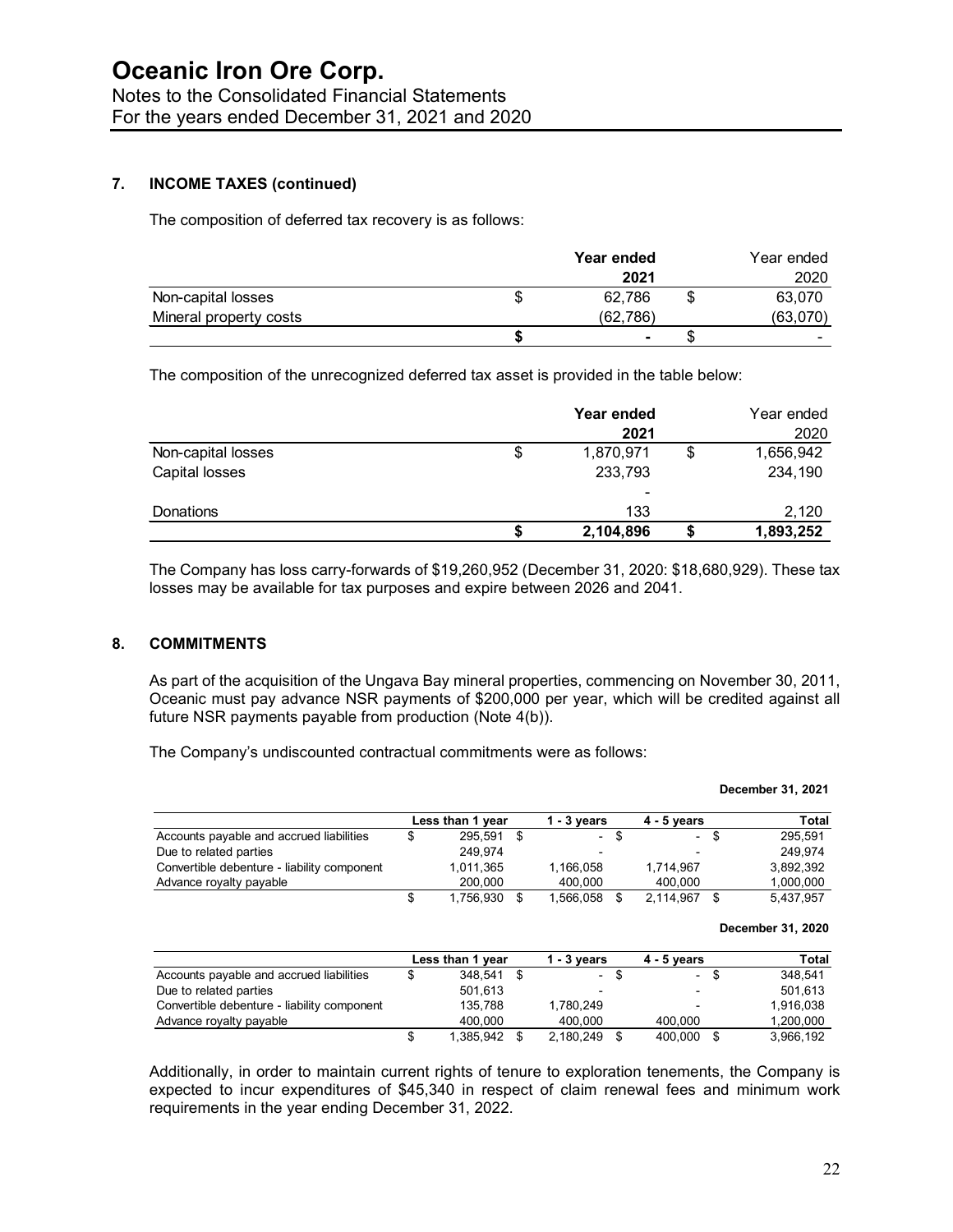## **9. RELATED PARTY TRANSACTIONS AND KEY MANAGEMENT COMPENSATION**

#### a) Key Management Compensation

Key management includes the Company's directors, Chief Executive Officer and Chief Financial Officer. Compensation awarded to key management is presented in the table below:

|                       |    | Year ended        |    | Year ended        |
|-----------------------|----|-------------------|----|-------------------|
|                       |    | December 31, 2021 |    | December 31, 2020 |
| Wages and benefits    | \$ | 60,000            | £. | 60,000            |
| Directors' fees       |    | 30,000            |    | 34,000            |
| Share-based payments* |    | 84,246            |    | 301,622           |
|                       | S  | 174.246           | S  | 395,622           |

*\*Share-based payments based on Options and RSUs granted to Individuals*

#### b) Payments for services by related parties

During the year ended December 31, 2021, the Company incurred corporate consulting fees of \$115,000 (year ended December 31, 2020 - \$115,000), to Sirocco Advisory Services Ltd., a company controlled by a director and officer of the Company. As at December 31, 2021, the Company owed \$95,834 to Sirocco relating to unpaid consulting fees (December 31, 2020: \$268,333).

During the year ended December 31, 2021, the Company incurred corporate consulting fees of \$60,000 (year ended December 31, 2020 - \$60,000) to Sinocan Consultant Hong Kong Ltd. ("Sinocan"), a company controlled by an officer of the Company. As at December 31, 2021, the Company owed \$10,000 to Sinocan relating to unpaid consulting fees (December 31, 2020: \$5,000).

As at December 31, 2021, the Company owed \$52,500 in directors' fees to certain directors of the Company (December 31, 2020 - \$66,500). As at December 31, 2021, the Company owed unpaid salaries and benefits of \$50,000 to an officer of the Company (December 31, 2020 - \$80,000).

The Company was charged shared lease, overhead, and service costs by Artemis Gold Inc. ("Artemis"), a company with common management and directors. For the year ended December 31, 2021, the Company incurred \$41,640 (December 31, 2020 - \$20,293) in shared lease, overhead, and service costs. As at December 31, 2021, the Company owed \$21,779 to Artemis (December 31, 2020: \$21,779).

All related party transactions were made on terms equivalent to those that prevail in arm's length transactions.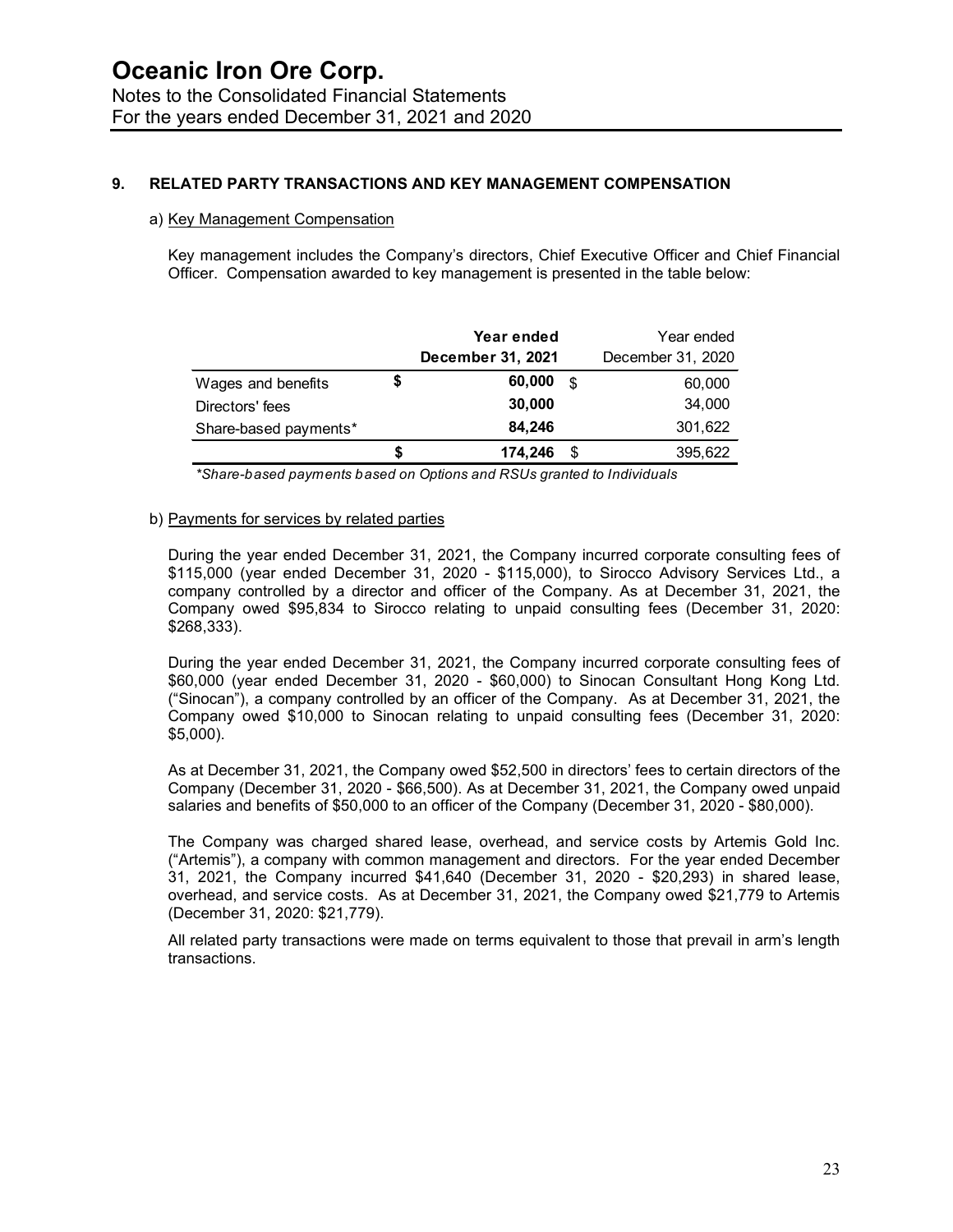Notes to the Consolidated Financial Statements For the years ended December 31, 2021 and 2020

### **10. FINANCIAL RISK MANAGEMENT**

The board of directors has overall responsibility for the establishment and oversight of the Company's risk management framework. The Company's financial instruments consist of cash and cash equivalents, interest receivables and deposits, restricted cash, accounts payable, accrued liabilities, the convertible debenture (comprised of an embedded derivative and the host contract), advance royalty payable and due to related parties. Cash and cash equivalents, restricted cash, interest receivables and deposits are designated as loans and receivables and are measured at amortized cost.

Accounts payable and accrued liabilities, advance royalty payable, the liability component of the convertible debenture and amounts due to related parties are classified as other financial liabilities, which are measured at amortized cost.

#### *Financial instrument risk exposure*

The Company is exposed in varying degrees to a variety of financial instrument related risks. The board approves and monitors the risk management processes.

#### *Credit risk*

Credit risk arises from the potential for non-performance by counterparties of contractual financial obligations. The Company's exposure to credit risk is on its cash and cash equivalents. The Company has concentration of risk with respect to cash being held with one large Canadian financial institution. The Company's credit risk is mitigated by maintaining its financial liquid assets with highly reputable counterparties. The maximum exposure to credit risk is equal to the carrying value of the financial assets noted above.

#### *Liquidity risk*

Liquidity risk is the risk that the Company cannot meet its obligations as they fall due. The Company's cash and cash equivalents are invested in business accounts which are available on demand. The Company manages liquidity risk by preparing and maintaining cash forecasts, which illustrate cash spent to date and the Company's cash needs over the short term.

Contractual undiscounted cash flow requirements for financial liabilities as at December 31, 2021 and December 31, 2020 are presented in Note 8.

The Company's ability to continue operations in the normal course of business is dependent on several factors, including the ability to secure additional financing. In addition, the recoverability of the amounts shown for mineral properties is dependent upon the existence of economically recoverable reserves, the ability of the Company to obtain necessary financing to complete the development of those reserves and upon future profitable production, all of which are uncertain. Further information relating to liquidity risk is disclosed in Note 1.

### *Market risk*

Market risk is the risk that the fair market value of the Company's financial instruments will significantly fluctuate due to changes in market prices. The value of the financial instruments can be affected by changes in interest rates, foreign exchange rates and equity and commodity prices. The Company is exposed to market risk in its cash and cash equivalents. The Company manages market risk by investing funds with a reputable financial institution that provides competitive rates of return.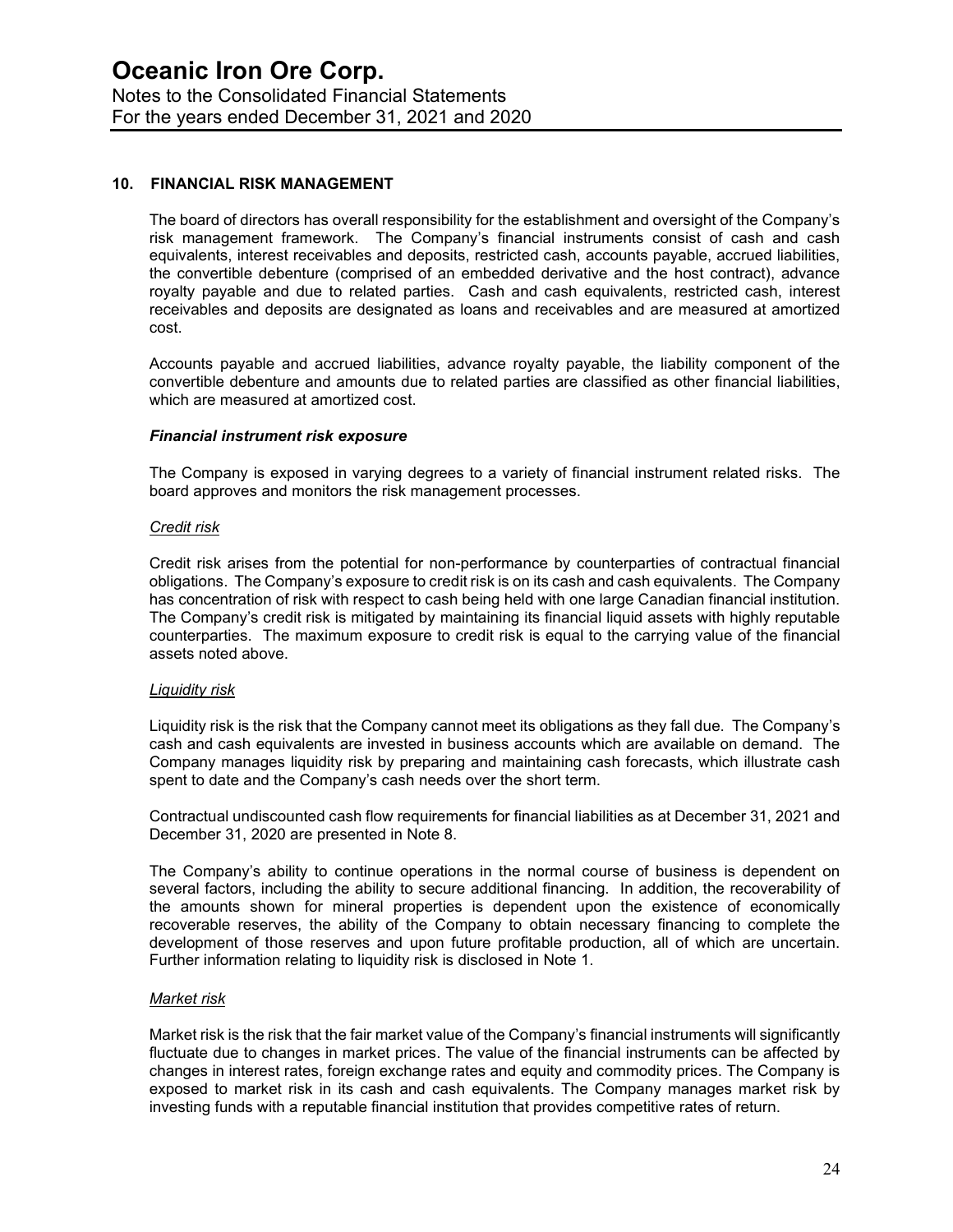#### **10. FINANCIAL RISK MANAGEMENT (continued)**

The Company's financial instruments are not subject to significant fluctuation due to changes in equity prices of investments included in marketable securities, commodity prices or foreign exchange rates.

The Company also invests surplus cash in fixed rate term deposits. It is the Company's policy to reduce interest rate risk over future cash flows through the use of instruments with a history of returns. A 1% change in interest rates would have a nominal impact on net income (loss) and comprehensive income (loss).

#### *Fair Value*

A three-level hierarchy for fair value measurements exists based upon the significance of inputs used in making fair value measurements:

- Level 1 Unadjusted quoted prices in active markets for identical assets or liabilities.
- Level  $2$  Inputs other than quoted prices that are observable for the asset or liability, either directly (i.e., as prices) or indirectly (i.e., derived from prices).
- Level  $3$  Inputs for the asset or liability that are not based on observable market data.

Fair value is based on available public market information or, when such information is not available, estimated using fair valuation techniques (including option pricing models and present value models) which include assumptions concerning the amount and timing of future cash flows and/or debt conversions, discount rates which factor in the appropriate credit risk, as well as historical volatility rate assumptions as applicable. The carrying values of cash and cash equivalents, accrued interest receivable, restricted cash, deposits, accounts payable, accrued liabilities and due to related parties approximate their fair values due to their short-term nature.

#### **11. MANAGEMENT OF CAPITAL**

In order to facilitate the management of its capital requirements, the Company prepares annual expenditure budgets that are updated as necessary depending on various factors, including successful capital deployment and general industry conditions and also taking into consideration externally imposed capital requirements. The annual and updated budgets are approved by the board of directors as needed. As a matter of carrying out the Company's objectives, the Company may issue new equity or incur debt.

In order to maximize ongoing development efforts, the Company does not pay dividends.

The Company's investment policy is to limit investments to guaranteed investment certificates, banker's acceptance notes, investment savings accounts or money market funds with high quality financial institutions in Canada and treasury bills, selected with regards to the expected timing of expenditures from continuing operations. The Company has no externally imposed capital requirements as at December 31, 2021. Further information relating to management of capital is disclosed in Note 1.